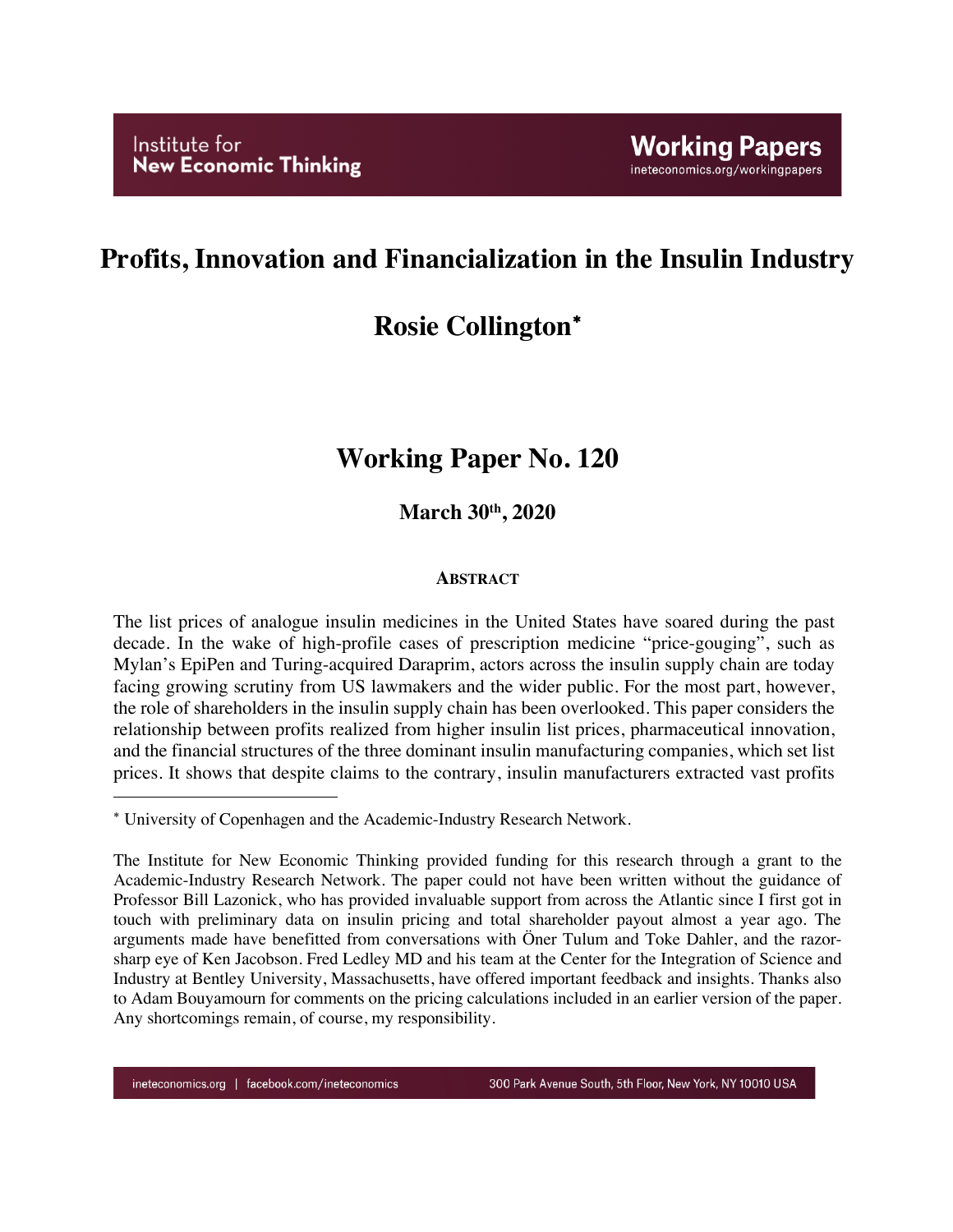from the sale of insulin products in the period 2009-2018, as insulin list prices rose. Distributions to the company shareholders in the form of cash dividends and share repurchases totaled \$122 billion over this period. The paper also considers the role of other actors in the insulin supply chain, such as pharmacy benefits managers (PBMs), in the determination of list prices. The data and analysis presented in the paper indicates that financialization could be considered in tension with not only the development of new drugs that will be available to patients in the future, but also the affordability of products that already exist today.

#### **https://doi.org/10.36687/inetwp120**

#### **JEL Codes:** D22, D53, G32, I11, L11, O32

**Keywords**: innovation; financialization; pharmaceutical industry; insulin; corporate governance, share buybacks.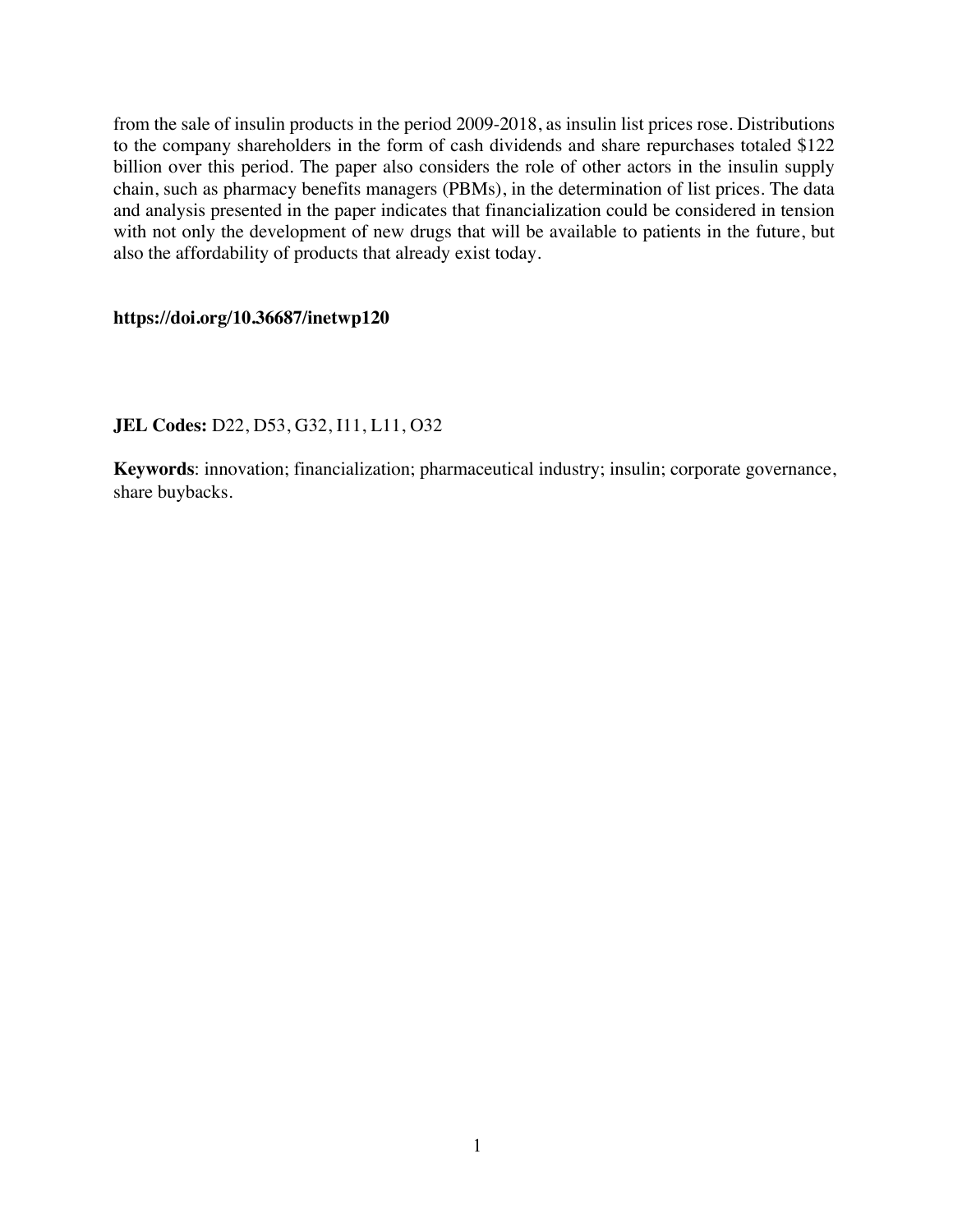## **Table of Contents**

| 1.               |                                                                                                                |  |
|------------------|----------------------------------------------------------------------------------------------------------------|--|
| $\overline{2}$ . |                                                                                                                |  |
|                  | Figure 2.1. Net revenue from insulin products at Eli Lilly, Novo Nordisk and Sanofi, 2009-2018 9               |  |
| <i>3</i> .       |                                                                                                                |  |
|                  | Table 3.1. Revenue, net income, and distributions to shareholders, major insulin manufacturers, 2009-2018      |  |
|                  | Figure 3.2. Distributions of share repurchases and cash dividends at Eli Lilly, Novo Nordisk and Sanofi, 2009- |  |
|                  |                                                                                                                |  |
|                  | Figure 3.3. Novo Nordisk sales to North America versus rest of the world, 1999-2018  13                        |  |
|                  | Figure 3.4. R&D spending versus total shareholder payout at Novo Nordisk, 1999-2018 14                         |  |
|                  |                                                                                                                |  |
|                  |                                                                                                                |  |
|                  |                                                                                                                |  |
| 4.               | Which other actors in the insulin supply chain benefit from list price increases? 19                           |  |
|                  |                                                                                                                |  |
|                  | The beginning: the role of the government sector in the development of insulin  19                             |  |
|                  |                                                                                                                |  |
| 5.               |                                                                                                                |  |
|                  |                                                                                                                |  |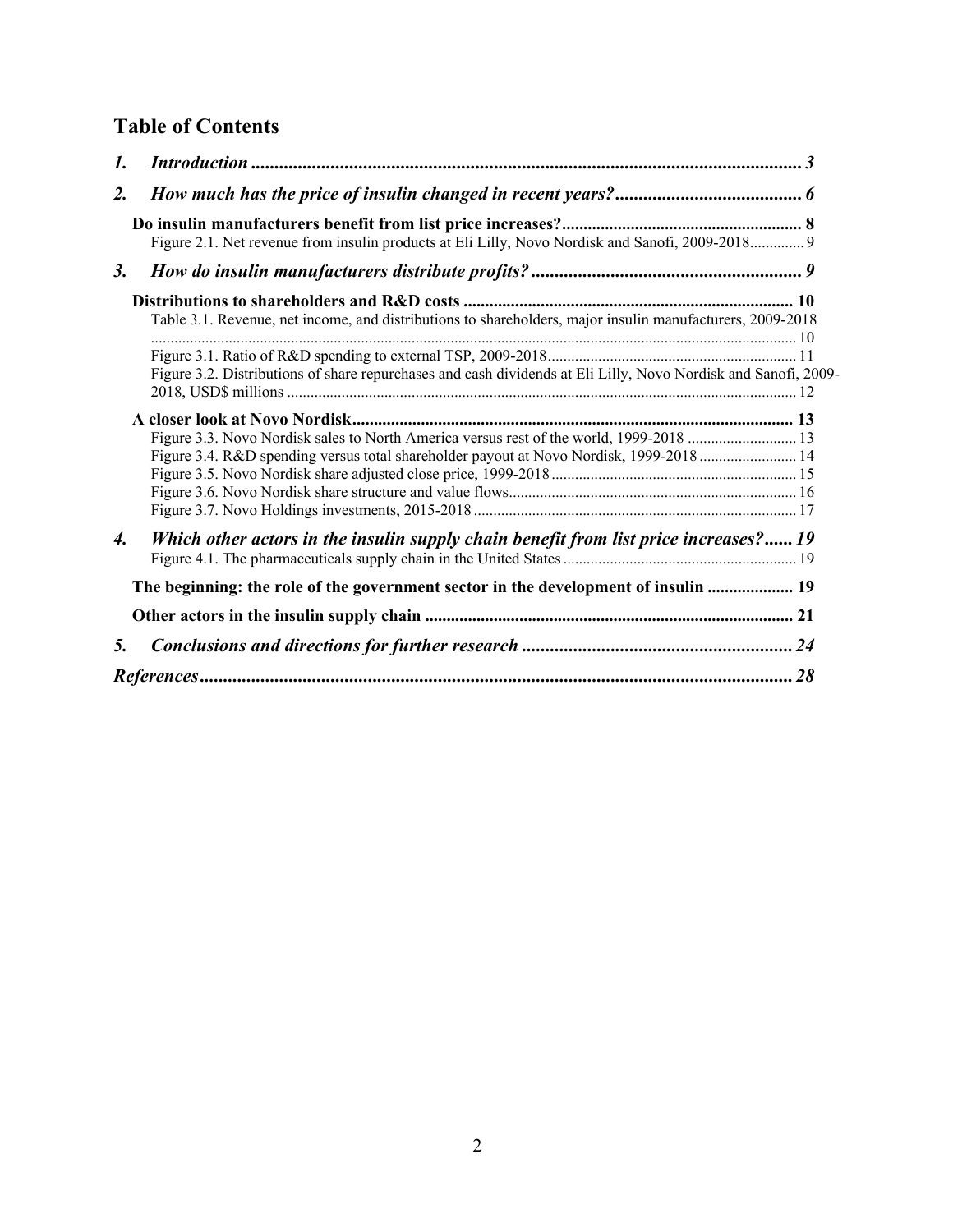### **1. Introduction**

For type-1 diabetics, inability to access insulin can be fatal. Type-1 diabetes is an autoimmune condition that leads to kidney failure, blindness and diabetic ketoacidosis (DKA) if left untreated. Insulin is a hormone that is used to control the high blood glucose levels associated with type-1 diabetes. Insulin can also be used as a treatment for type-2 diabetes, although in many countries it is not used as a first line therapy (NICE, 2020). The Centers for Disease Control and Prevention (CDC) estimated that as of 2018, 10.9% of all adults resident in the United States with diagnosed diabetes started using insulin within a year of their diagnosis (CDC, 2020, p. 4).

Throughout most of the twentieth century, insulin was produced solely by extraction from animal pancreases, where it naturally occurs. Since the 1970s, it has been possible to produce insulin synthetically, and the human insulin products developed in the 1970s using government-funded research drastically improved treatment outcomes and patients' ability to manage their condition.

Today, approximately 1.25 million adults and children live with type-1 diabetes in the United States (American Diabetes Association, 2019). The insulin analogues that were developed between the late-1990s and the mid-2000s continue to be the most widely used insulin products today among type-1 diabetes patients in the United States (Pharmaceutical Technology, 2016), as they are purported to provide patients with greater control and accuracy in the management of their blood glucose levels than earlier insulin formulations. It is worth noting that a recent Cochrane Review suggests that the clinical advantage of *short-acting* analogue insulin medicines over earlier insulin formulations are minor (Fullerton et al., 2016). Analogue insulin medicines also include *fast-acting, slow-acting, intermediate-acting* and *long-acting* formulations, which are produced primarily by three companies. Between them, Eli Lilly (United States), Novo Nordisk (Denmark) and Sanofi (France) control 99% of the insulin market (Cefalu et al., 2018).

The list prices of analogue insulin medications in the United States have soared in recent years (Fuglesten Biniek and Johnson, 2019, pp. 7–9; Lee, 2019; Ramsey, 2017). The three companies that manufacture insulin have come under growing scrutiny from regulatory bodies and Congress for their role in what has been labeled medicine "price-gouging", and its detrimental effects on access for diabetes patients. Patients in the United States usually access prescription medicines through their health insurance provider but are required in most cases to pay for a proportion of the treatment themselves. A growing number of US citizens are not covered by a health insurance plan and rely instead on out-of-pocket payments. Costs for branded (non-generic) medications can thus become very expensive for patients, where the list price is set by the manufacturer that holds market exclusivity rights.

Until last year, no alternative to the high-priced branded analogue insulin medications existed.<sup>1</sup> The companies that produce insulin had argued for a long time that as a biologic, analogue insulin medicines were more expensive to produce than other pharmacological products (Ramsey, 2016a), and that this justified their higher list prices – and higher costs to insurance plan providers and/or patients. This argument was challenged in the years leading up to the introduction of Eli Lilly's

<sup>&</sup>lt;sup>1</sup> Elsewhere, such insulin products have been referred to as 'generic' insulin products, but this term is incorrect. Insulin is a biologic, and it is therefore not possible to produce a product that is chemically identical to the analogue insulin products produced by Eli Lilly, Novo Nordisk and Sanofi.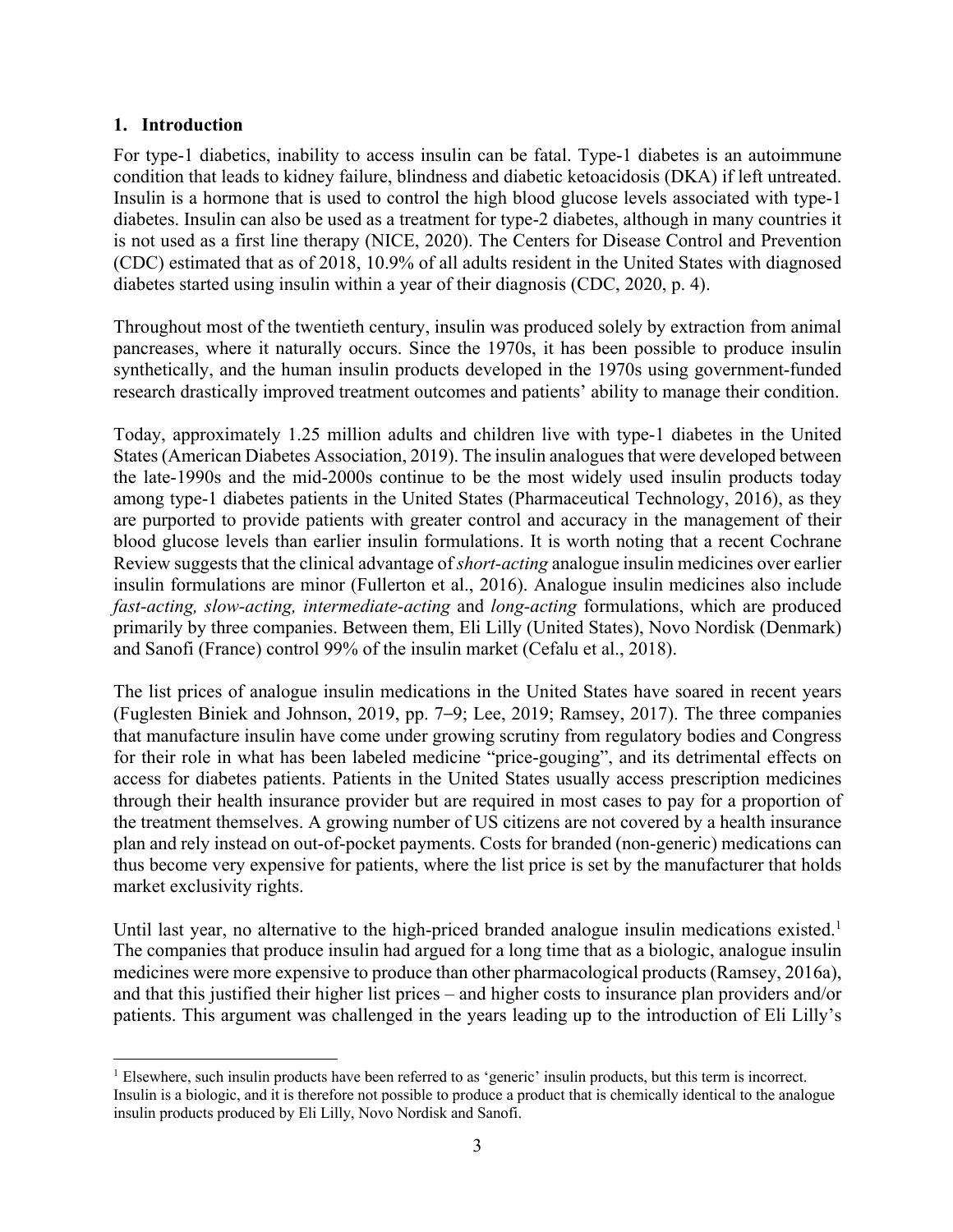cheaper alternative analogue insulin medication in May 2019, with one study suggesting that "it may be possible to profitably manufacture biosimilars of recombinant human insulin and insulin NPH for a price of USD\$72 per patient per year or less" (Gotham et al., 2018, p. 5).

Towards the end of 2019, Novo Nordisk also announced that it would offer a cheaper version of its branded insulin medicine Novolog at 50% of its current list price in the United States the following year (Novo Nordisk, 2019a). Eli Lilly has since committed to introducing further cheaper versions of its branded products to the market, also at lower list prices (Eli Lilly, 2020). It is important to point out that these products are neither technically 'generics' nor 'biosimilars'; they are existing, approved products launched under a different name at a lower list price. This sequence of events, where hiking the list price of branded medicines precedes the introduction of generic, biosimilar or lower-priced versions of existing products, has parallels in the case of Mylan's EpiPen. The price for a pack of two EpiPens, used as a treatment for severe, lifethreatening allergic reactions, increased by 548% from 2007 to 2016 to \$608.61 (Rockoff, 2016). In 2012, the company had settled a lawsuit agreeing to permit a generic competitor into the market, and it was after then that the company began to increase the list price at a faster rate (Milford, 2012). At its peak, a spokesperson for Express Scripts, a pharmacy benefits manager, speculated that the company was pricing the medicine "as high as they can for as long as they can" (Pollack, 2016). In other words, increasing the list price was a means of inflating profits before a generic version of the medicine was introduced. Generally, when a generic version of a medicine is introduced to a market, the company that manufactured the branded version sees its revenue from that product fall over time.

The introduction of a generic, biosimilar or lower-price version of an existing medicine to a market heretofore dominated by expensive patented products is not necessarily a panacea for patients, however. These versions of medicines can also be expensive, and potentially prohibitively so for many patients. The list price of generic medicines tends to be higher in the United States than in other countries (Sarnak et al., 2017; U.S. Government Accountability Office, 2016). By the end of 2017, the two generic EpiPens now on the market, produced by Teva and Mylan, were listed at \$300 for a pack of two – three times what the branded version had been listed for in 2007 (Reuters, 2018). In the case of analogue insulins, the promised 50% lower list price of the cheaper re-branded version of Eli Lilly's Humalog, which the company says will be available from April 2020, is more than double the list price of Humalog when it was launched in 1996 (Ramsey, 2016b). Whether the generic, biosimilar or lower-price version of an existing medicine can be considered to have a *lower* list price than the higher-priced branded version therefore depends ultimately on *which* price point of the branded product, at *which* point in time, one compares the generic price point to.

A further reason why the introduction of a generic, biosimilar or lower-priced version of an existing medicine may not significantly alter the market distribution of branded products in the US health system can be found in the central role played by marketing and distribution channels in the availability of medicines. Manufacturers expend resources on marketing and negotiate agreements with other actors in the medicine supply chain to ensure their products secure the widest, most lucrative possible share of the market (Naci et al., 2015; Søndergaard et al., 2009). Marketing decisions and resource commitments influence which products patients are prescribed and have access to, and it may well be that insulin manufacturers are not promoting the cheaper re-branded analogue insulin options to pharmacies, physicians and patients in a way that drives up the share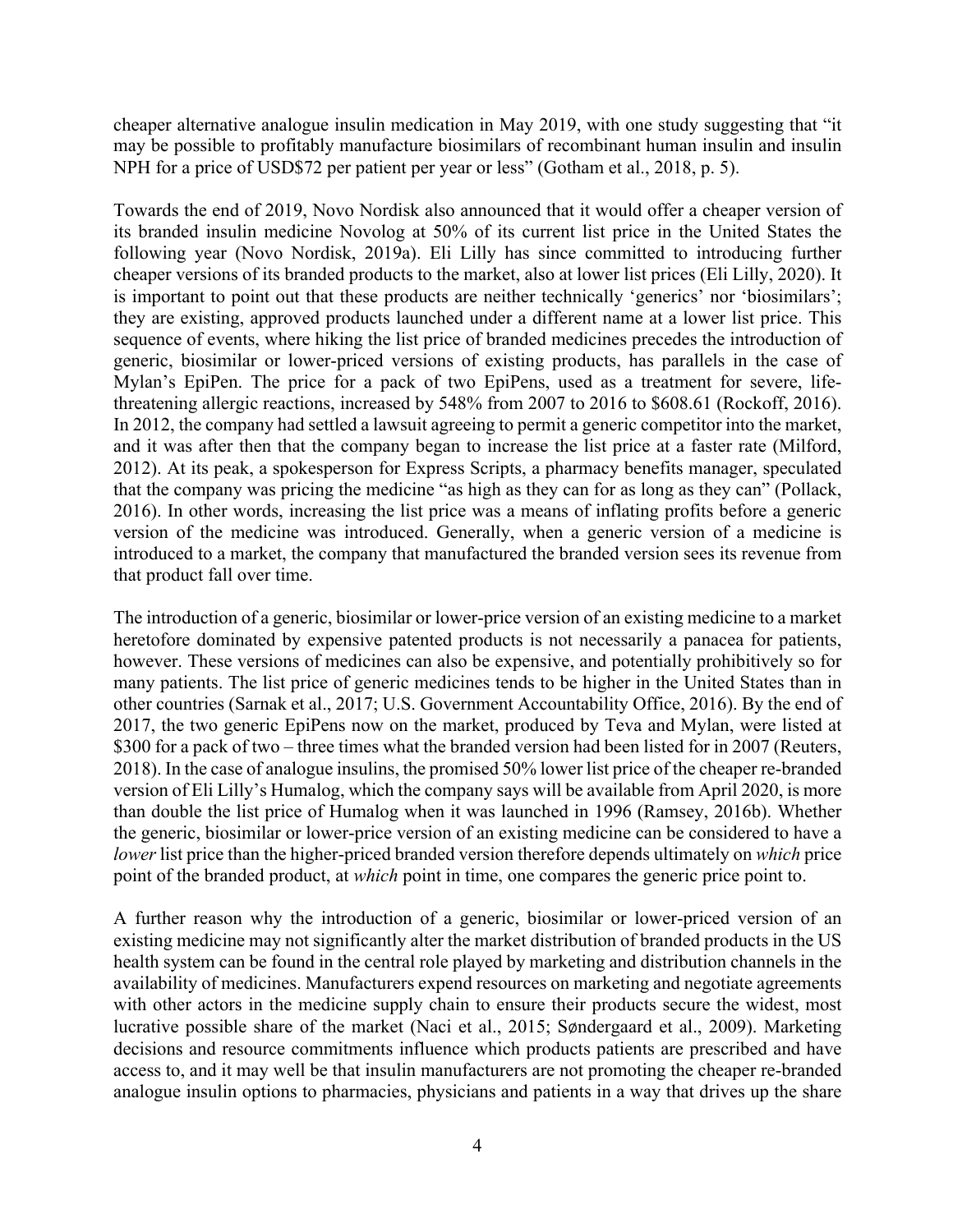of those products in the market. Companies do not, of course, publish details of their marketing strategies, but a survey conducted by the offices of Senators Elizabeth Warren and Richard Blumenthal in December 2019 found that in 83% of the 386 pharmacies surveyed across all states, the cheaper re-branded version of Eli Lilly's Lispro was not in stock and available for patients (United States Senate, 2019, p. 1). Further research is needed to evaluate utilization of biosimilar or cheaper re-branded analogue insulin products as they become available on the market, and in the meantime, it is important that policymakers and the public do not assume the introduction of these products will automatically remedy concerns over access to insulin in the United States, as suggested – among others – by Representative Mike Kelly in his call for the enactment of the *Market Access for Generic Insulin Competition (MAGIC) Act of 2019 (Kelly, 2019).* 

The developments described above point to a need for an understanding of how pharmaceutical companies determine medicine list prices, to what uses the profits from higher list prices are distributed, and how actors across the medicines supply chain influence pricing decisions. Taken together, the answers to these questions can tell us why a company decides to increase a medicine's list price, despite intense political and public scrutiny, as in the case of insulin. Through an exploration of the interests in and corporate governance of the analogue insulin market at this critical juncture in its evolution, this paper offers a contribution to such an understanding. It asks: How much have insulin prices increased in the United States? Who has benefitted from higher insulin list prices? Where have the rising profits flowed? Its developing supposition is that while various actors in the insulin supply chain have profited from higher list prices, notably pharmacy benefits managers (PBMs), it is the shareholders of the three manufacturing companies that have reaped the most disproportionate gains, through the extraction of value via cash dividends and rising expenditure on share repurchases in the companies, which to varying extents prioritize maximizing shareholder value at the expense of patient access and actual treatment innovation (Lazonick et al., 2016; Lazonick and O'Sullivan, 2000). In the case of one company, Novo Nordisk, shareholders include a non-profit industrial foundation, which endows Novo Nordisk with relative corporate stability through the development of long-term capital (Thomsen et al., 2018). The paper suggests nonetheless that this model of financing has not undermined shareholder interest in insulin list price increases. The financialization of insulin-manufacturing companies could thus be considered in tension with not only pharmaceutical innovation and the development of future treatments for patients, but also the affordability of products that are on the market now.

The discussion in the remainder of this paper is structured in three parts. It begins by considering the contention that manufacturing companies have not benefitted from analogue insulin list price increases. I present data supporting the findings of a recent study by Hernandez et al. (2020), showing that over the period 2009-2018, the analogue insulin manufacturing companies saw net revenue from insulin that was far higher than what would have been expected if they had not benefitted from price increases of insulin. Then, I analyze how the higher profits from insulin sales are distributed by the companies, presenting data indicating that where direct R&D expenditure ratios have decreased since 2009, distributions to shareholders have increased. These findings reflect data produced by Lazonick, Tulum and colleagues (2019, p. 4) on the wider US pharmaceutical sector, and indicate that the insulin firms, too, operate on the basis of a financialized corporate governance model.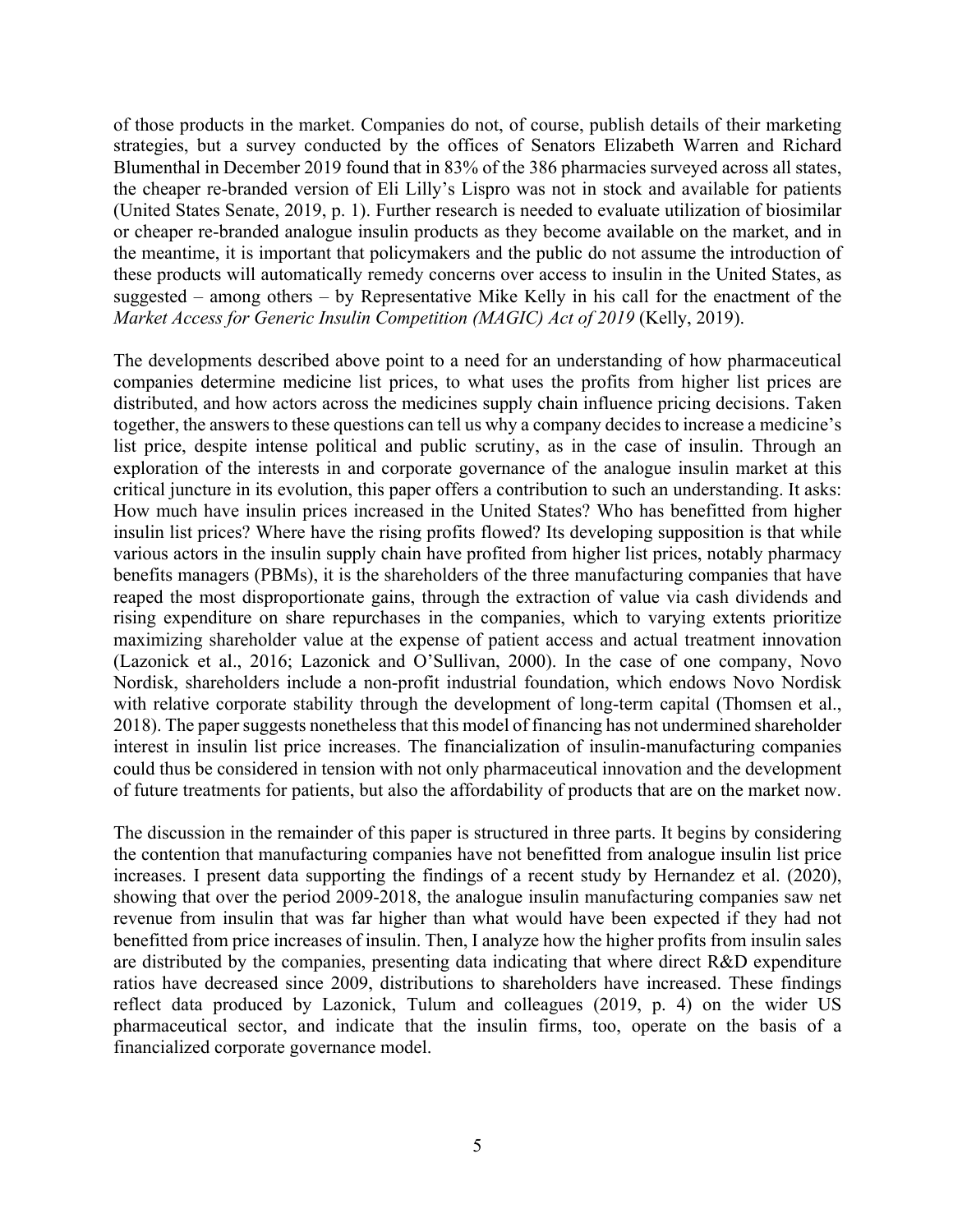The paper then considers Novo Nordisk in detail, exploring whether its industrial foundation model of corporate governance could serve to limit company and group interests in increasing insulin formulation list prices. It suggests that while the industrial foundation model may provide a degree of stability relative to other corporate governance models through ensuring access to longterm finance, it has not reduced the extent to which the company has stood to benefit from insulin list price increases and thus does not necessarily render the firm more *innovative*. Some of Novo Nordisk's profits have been transferred to Novo Holdings in the form of cash dividends and share repurchases, which finance investments in small- and medium-sized biotech companies. Novo Holdings also makes liquid investments, comprised predominantly of equities. The Novo Group's corporate governance model thus provides it with access to long-term finance for future investment in innovation. However, the main source of that long-term finance in recent years has been higher profits from list price increases of insulin formulations in the United States. Higher profits have thus been used to fund SMEs, but the price has been to make a life-or-death medicine unaffordable and inaccessible to many patients in the United States.

In the final part of the paper, I outline the complex array of actors that regulate and participate in the supply chain of insulin, evaluating to what extent and how each may benefit from higher drugs list prices, and thus influence pricing decisions. This analysis leads to a discussion on directions for future research that builds on the knowledge and data presented in this paper.

Although some large pharmaceuticals-producing companies are today moving away from describing themselves as 'pharmaceutical companies', I use this term to delineate between the long-established companies, which includes the three that are the focus of this paper, and the 'biotech' industry. It is widely accepted that this latter term refers to drug discovery and gene therapy companies founded since the 1970s (Owen and Hopkins, 2016, p. 9; Pisano, 2006). My use of the term 'insulin industry' refers to the three dominant insulin-manufacturing companies: Eli Lilly, Novo Nordisk and Sanofi.

## **2. How much has the price of insulin changed in recent years?**

The mean price paid by patients for insulin in the United States almost tripled between 2002 and 2013 (Hua et al., 2016, p. 1401). More recent analysis from the Health Care Cost Institute using health care claims data estimates that per-person spending on insulin by patients and insurance plans in the United States doubled between 2012 and 2016, despite only a marginal increase in insulin use (Fuglesten Biniek and Johnson, 2019, p. 4). A study of changes in the list prices of branded drugs in the United States found that insulin list prices increased by 262% between 2007- 2018 (Hernandez et al., 2020).

In the context of the United States pharmaceutical supply chain, list prices are the prices set by the manufacturer for the medicine. Patent protection rules allow drug manufacturers to secure 20 years of intellectual-property exclusivity not only for novel treatments, but also drugs that are variations of existing treatments and tend to require relatively lower research and development costs and lead times (Roy and King, 2016; UCL Institute for Innovation and Public Purpose, 2018). Special protections also exist in the United States for certain areas in the pharmaceutical market, such as those granted under the Orphan Drug Act of 1983 (ODA), which grants financial subsidies and market exclusivities for the development of drugs for rare and genetic diseases (Lazonick and Tulum, 2011). The ODA has until now not been an important factor in insulin pricing, though this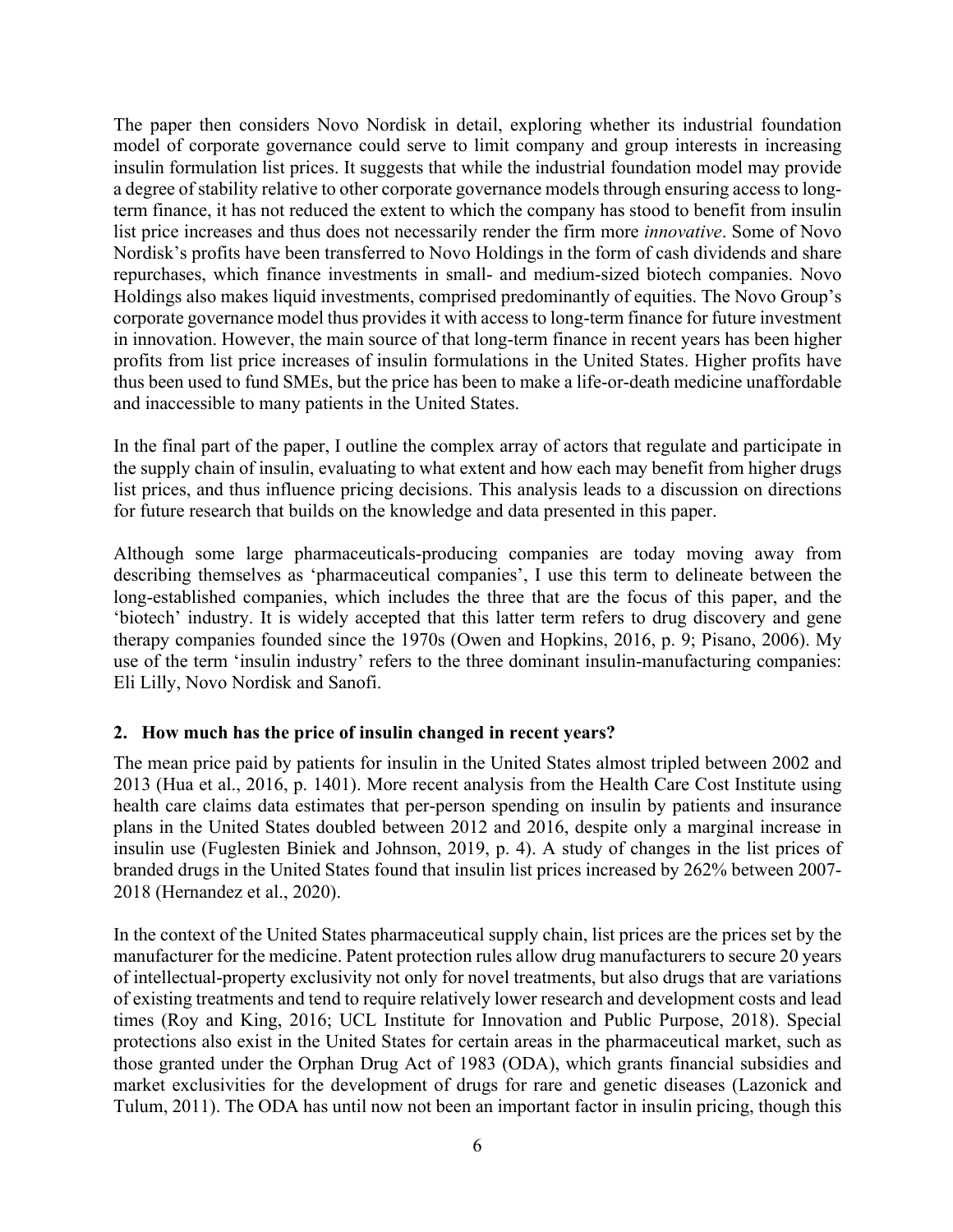may well change with the era of precision medicine and research exploring genetic risk factors in type-1 diabetes patients (Brissova et al., 2018; Mattner et al., 2019; Pesenacker et al., 2019).

The relative lack of price regulation for prescription medicines in the United States is important for understanding insulin list price increases and drug pricing in general. There is no upper threshold for the price of branded medicines in the United States. This lack of price regulation has implications for not just individuals with private health insurance and those with no insurance but also those covered by Medicare and, to some extent, Medicaid. Although Medicare has some discretion in the determination of prices it pays for prescription drugs, financing more than a quarter of prescription expenditures, at present only the Veterans Health Administration and the Department of Defense are formally allowed to negotiate prices directly with drug manufacturers. The *Prescription Drug Price Relief Bill*, introduced in October 2019, would enable the Department of Health and Human Services (HHS) to review at least annually all brand-name drugs for excessive pricing if enacted (Sanders, 2019). Mandatory drug price rebates also exist for Medicaid (True et al., 2019).

The absence of price controls has come under growing scrutiny in recent years following highprofile cases where companies increased the price of long-established patented medicines for no discernible motive other than to increase profits. These cases include the decision by Turing to increase the price of its newly acquired, but 65-year-old, antiparasitic drug Daraprim overnight from \$13.50 to \$750 per pill (Pollack, 2015). Put simply, weak drug price controls mean that if the executives of a drug manufacturer decide to increase the list price of a drug – for whatever reason – they can do so, regardless of its implications for patient access. That it was legal for the Turing CEO to increase the price of a decades-old product by 5,500% overnight reflects the failure of conventional economics to explain the nature of the forces involved in drug pricing; there was no change in the demand for nor supply of Daraprim in the period before its price soared.

The amount that individuals pay for their insulin prescription depends on their health insurance plans, whether provided by an employer, individual subscription, Medicaid or Medicare. Although patients covered by insurance plans tend not to pay the full list price for their prescription medicines, increases in list prices for prescription medicines can result in higher costs of insurance coverage in the form of deductibles, co-pays and premiums. A Kaiser Family Foundation report from 2019 indicated that premiums for health insurance coverage across the country have grown at a rate that exceeds wage growth over the past five years. For the period 2014 to 2019, the average premium for family coverage increased by 22% while earnings for this group was just 14% with overall inflation at 8% (Kaiser Family Foundation, 2019, pp. 30–42). The same report showed that the share of insured individuals who pay a deductible has also increased, and the average annual deductible among those workers with a deductible grew by 36% over the last five years (ibid., p. 108).

Despite an overall reduction in the number of uninsured Americans following the introduction of the Accountable Care Act (ACA) in 2010 (Tolbert et al., 2019, p. 2), there remain many individuals who are not covered by an insurance plan, particularly in the 19 states that have not opted to expand Medicaid to low-income Americans, as called for in the ACA (CDC, 2019). In most cases, uninsured individuals need to pay out-of-pocket for healthcare costs. Many prescription medicines are too expensive for those without health insurance, and these individuals are more likely than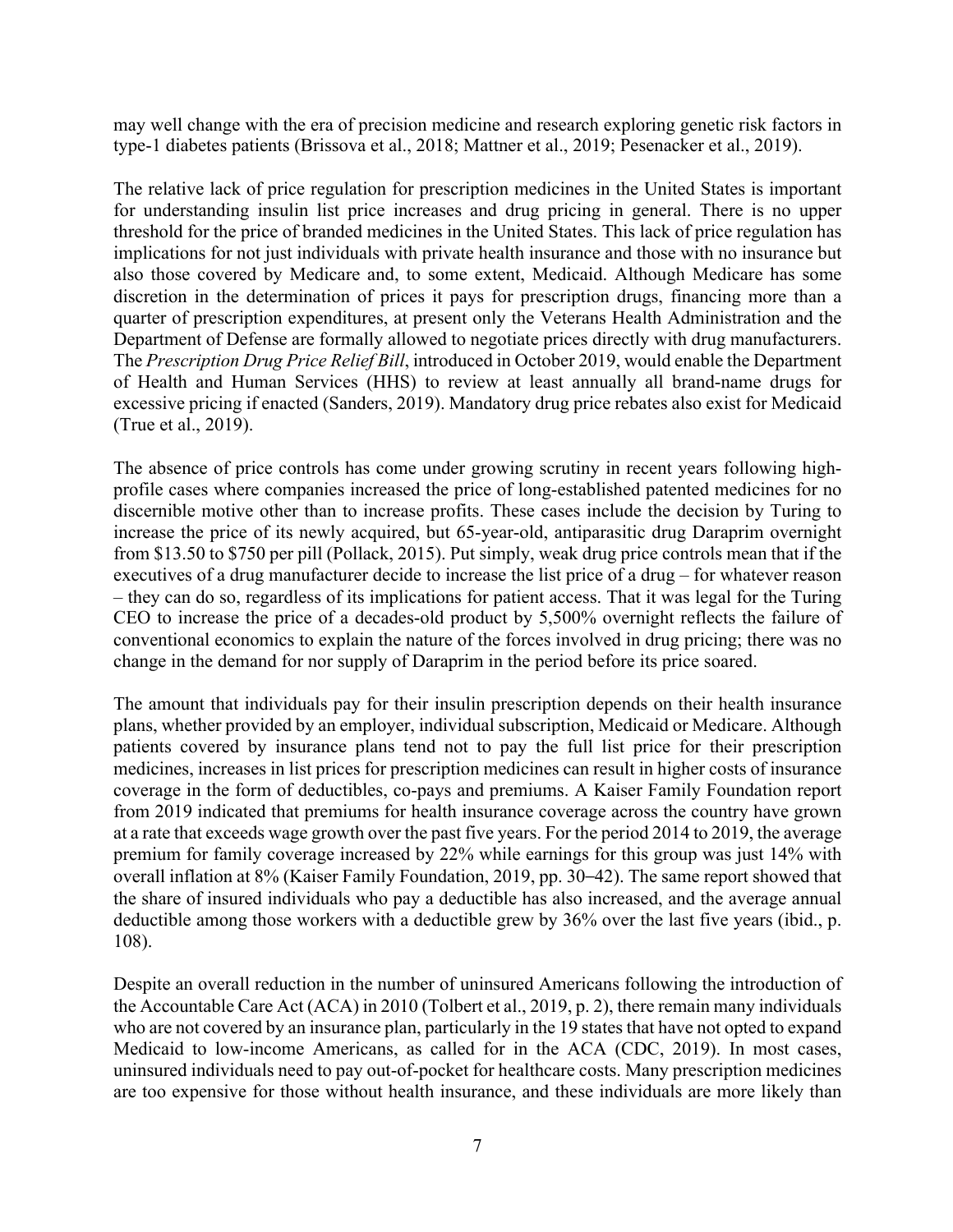those with insurance to report cost-associated nonadherence (Kennedy and Morgan, 2006). A recent study found that one in four of the diabetes patients experienced cost-related nonadherence to insulin medicines (Herkert et al., 2019). Reports from patient organization T1International indicate similar affordability problems, with numerous reports of type-1 diabetes patients dying after rationing their prescription of insulin (T1International, 2019). Rationing insulin can lead to serious medical complications, which can be fatal if left untreated. Socioeconomic factors have been found to be important in DKA admissions (Randall et al., 2011). These findings suggest that higher prescription medicine costs, which can result from higher list prices, have serious consequences for patients.

#### *Do insulin manufacturers benefit from list price increases?*

The list price of a medicine in the United States is usually not what the manufacturer actually receives, as a range of other actors also receive a share of the payments. The *net price* that manufacturers receive is the list price "less any fees paid to wholesalers, and/or discounts paid to pharmacies, and any rebates paid to PBMs or health plans" (Cefalu et al., 2018a, p. 3). The gap between a medicine's list price and net price is impossible to estimate in most cases, however, as pharmaceutical companies do not generally publish data on the net prices.

The American Diabetes Association's Insulin Access Working Group hasreproduced data released by Novo Nordisk, which indicate that for certain insulin products, the net price of insulin has grown at a slower rate in recent years than the list price of insulin. This gap suggests that the pharmaceutical companies that manufacture insulin are not the main beneficiaries of list price increases, and that other actors in the insulin supply chain may have an important role to play in increasing the price of insulin. The data show that the compound annual growth rate (CAGR) for the list prices of Novo Nordisk's NovoLog and NovoLog Flexpen have been in the range of 9.8- 9.9%, while the CAGR for the net prices received by the manufacturer increased at a CAGR of 0.2-2.1% (Cefalu et al., 2018a, 2018b). The *Wall Street Journal* similarly reported in 2016 that while the net price of Sanofi's Lantus had increased more or less in parallel with the list price from 2007-2013, the net price growth rate decreased between 2014 and 2016 (Loftus and Roland, 2016).

At the time of writing, the companies have not published data on the pricing of their wider insulin product lines. Pricing practices are trade secrets, leaving open the option for companies to be selective about the data they do publish. Nonetheless, a recent study published in *JAMA* provides data suggesting that the figures above, released by Novo Nordisk and published in the *Wall Street Journal,* may not be representative of wider insulin product line pricing. Hernandez, San-Juan-Rodriguez and Good (2020) find that the net prices of seven branded insulin products increased by 51% between 2007-2018. Although this increase was not as high as the list price increase for the same group of products (262%), it is nonetheless far higher than one would expect if the manufacturers had made no additional net revenue from insulin during a period when its list price had soared, even when inflation, population growth, diabetes prevalence and estimated per capita use growth rates (Fuglesten Biniek and Johnson, 2019, p. 4) are accounted for.

Data available from the financial reports of the companies similarly show that the three companies saw annual net revenue from insulin products that was on average 44% higher than 2009 for the years 2010-2018. This is summarized in Figure 2.1.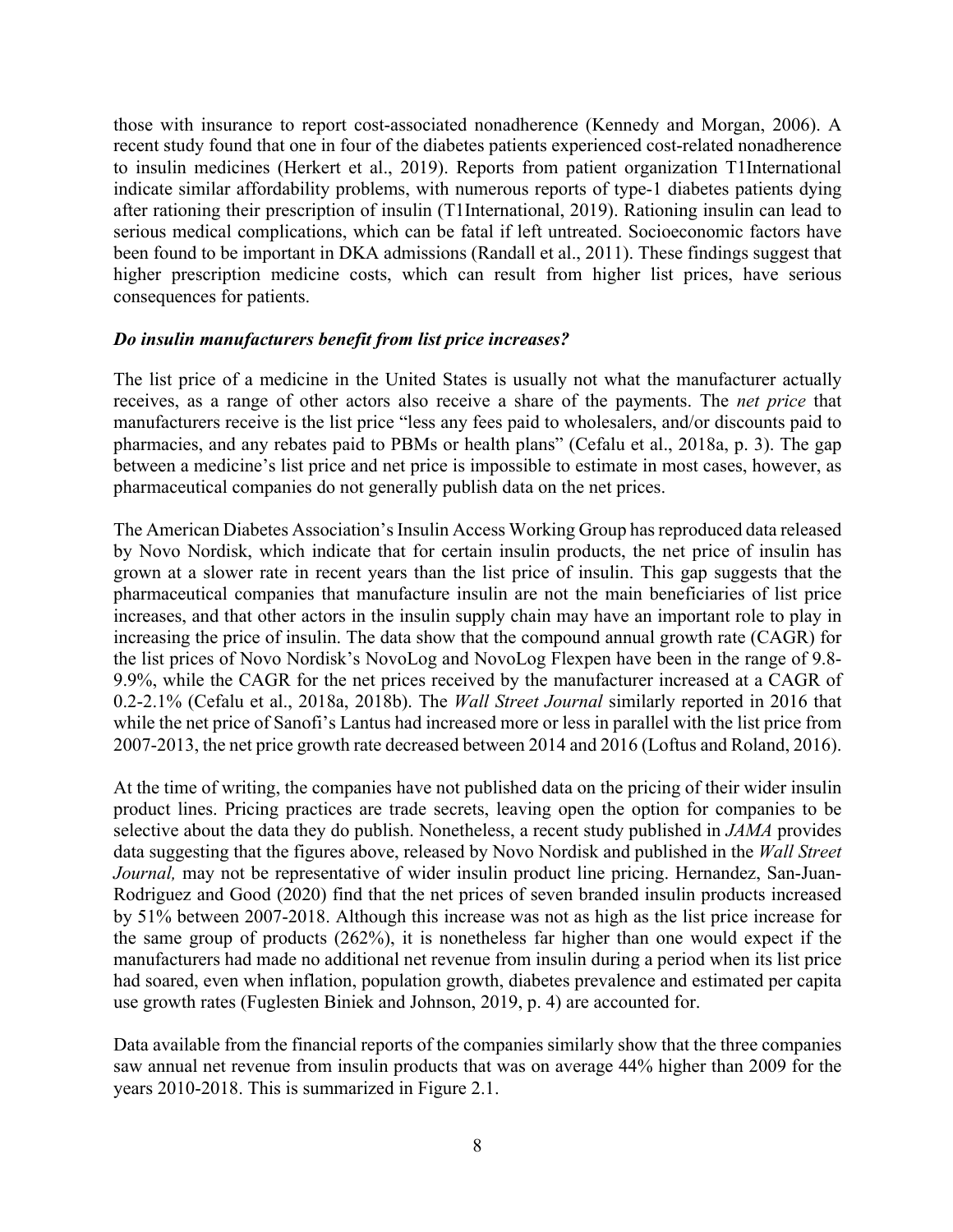

*Figure 2.1. Net revenue from insulin products at Eli Lilly, Novo Nordisk and Sanofi, 2009-2018*

*Data source: Bureau van Dijk/Moody's; company annual reports 2009-2018*

The sharp climb in net insulin sales revenues between 2009-2012 reflects data suggesting that insulin list price increases were particularly high during this period (Lee, 2019). These data, publicly available in the companies' financial reports, thus support the findings of Hernandez, San-Juan-Rodriguez and Good (2020), indicating that insulin manufacturers have benefitted from list price increases. The remainder of this paper is dedicated to exploring how the profits of the major insulin companies have been distributed, and, then, which actors beyond insulin manufacturers may have benefitted from list price increases.

#### **3. How do insulin manufacturers distribute profits?**

The profits that a company makes from the sale of its products can be the foundation for innovation, funding investment in plant and equipment, research and development, and training and engaging workers as stakeholders in the company's growth (Lazonick, 2015; Lazonick et al., 2017a, p. 12). In pharmaceutical companies, profits fund the development of new medicines. In contrast to the tenets of neoclassical orthodoxy, productive firms are therefore those that invest in innovative capabilities and organizational learning (Lazonick, 2020; Penrose, 2009), and not those that seek to maximize shareholder value by increasing distributions to shareholders through cash dividends and share repurchase programs (Lazonick and O'Sullivan, 2000). The neoclassical view that the most successful firm maximizes value for shareholders in part by cutting the costs of production has come to dominate corporate governance thinking in the United States and beyond (Friedman, 1970; Jensen, 1986; Schuster, 2000). As Lazonick (2016, p. 100) puts it in his critique of shareholder-value ideology, the argument "is that, of all participants in the business corporation, shareholders are the only economic actors who make productive contributions *without a guaranteed return".* By this logic, neoclassical economists contend that only shareholders have a claim on profits if and when they occur, thus justifying the boosting of corporate profits through cost-cutting and the draining of corporate cash through dividends and buybacks (ibid., p. 100-101).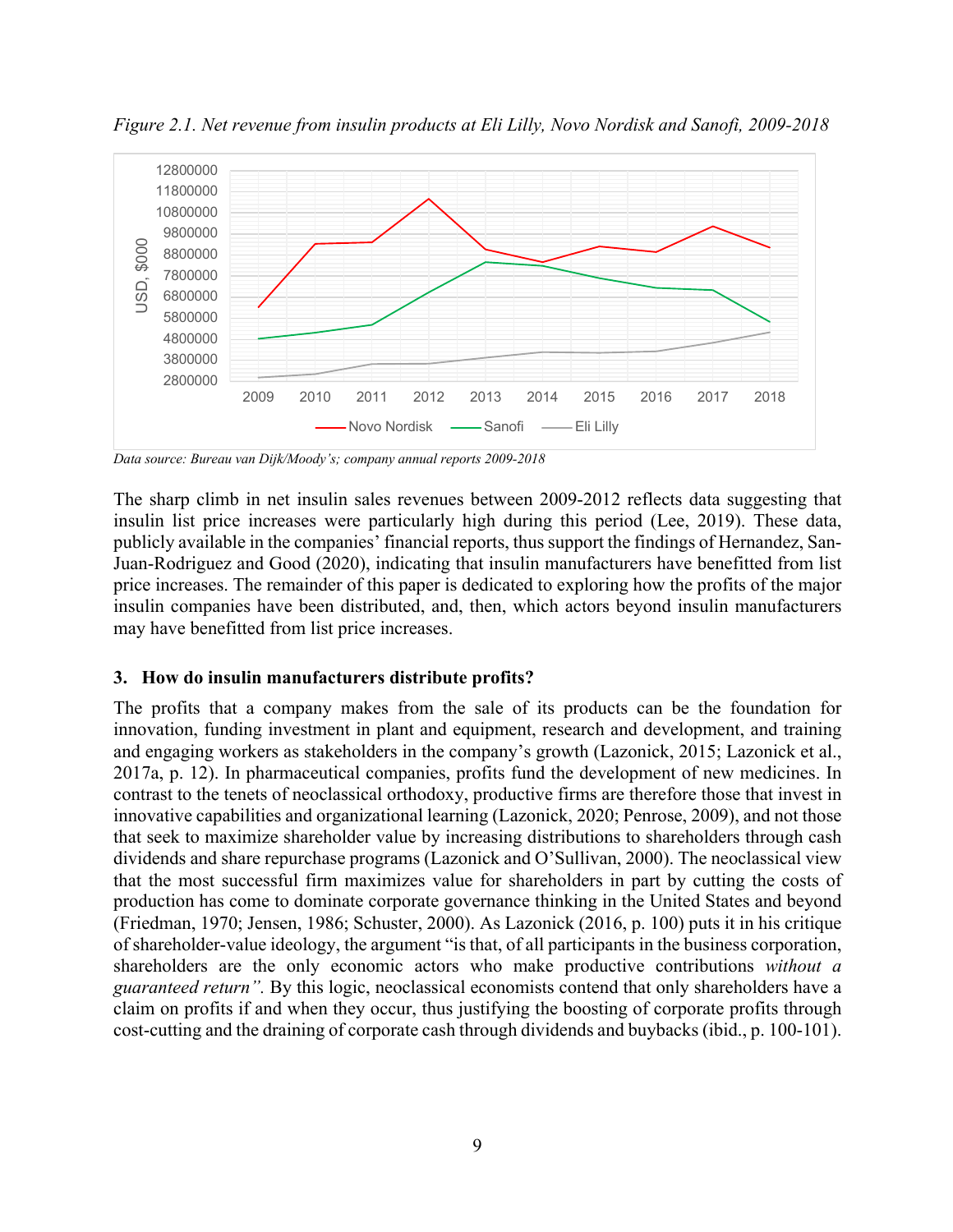#### *Distributions to shareholders and R&D costs*

Pharmaceutical industry actors have long argued that high drug prices are needed to augment investment in innovation. The industry has attributed the growing list prices of many new medicines to what it claims are higher costs of developing a drug (PhRMA, 2019). A study partially funded by drug manufacturers suggested, for example, that the total cost of developing a drug and getting it approved in 2014 was ~\$2.6 billion, a figure that was three times the estimate produced by the same research group in 2001 of \$802 million (DiMasi et al., 2016; Harris, 2001; Millman, 2014). Other studies have examined the 'efficiency' of R&D spending in recent years. Scannell et al. (2012, p. 192), for example, indicate that the number of new drugs approved per billion US dollars spent on R&D has halved roughly every nine years since 1950. It has also been suggested that increasing production costs have forced companies to increase list prices (Malerba and Orsenigo, 2015, p. 678). There is no doubt that the cost of developing, manufacturing and acquiring approval for a new drug is high, and that it has grown since the post-1945 period, when many of the 'blockbuster' drugs still in use today were first introduced and safety regulation was relatively lax. But exactly how high this cost is, and the extent to which the rate of list price increases matches increases in R&D spending, is worthy of investigation; one would expect a company's increasing revenue from product lines with rising list prices to be matched by increases in its R&D spending on new drug development. In the case of insulin, manufacturers' own financial data do not support this hypothesis. In 2018, total R&D spending across all three companies was only \$1.8 billion higher than it had been in 2009. Over the nine-year period 2010-2018, the average additional amount spent on R&D per annum relative to 2009 figures was \$834 million. During the 2009-2018 period, net income was equal to  $\sim$ 15-30% of net revenue, a figure that steadily increased.

The question of whether high drug prices are necessary to fund increased R&D spending can also be addressed by analyzing the allocation of corporate profits. To understand where the companies might be distributing profits from the sale of insulin products, we need to turn to the companies' financing cash flows. Table 3.1 below shows that for the total period 2009-2018, Eli Lilly, Novo Nordisk and Sanofi collectively distributed a total of \$122 billion to shareholders in the form of share buybacks and cash dividends. Cash dividends are the means used by publicly listed firms to distribute money to shareholders as a reward for holding shares. Buybacks done as open-market repurchases offer a way for *share sellers* to time the sale of existing shares at higher prices. Corporate executives, investment bankers and hedge-fund managers time their stock buying and selling to reap gains, using access to non-public information about company repurchasing activity (Lazonick et al., 2017b, p. 4).

| Company           | <b>iREV</b><br>\$b | tREV<br>\$b | ΝI<br>\$b | BB<br>\$b | DV<br>\$b | <b>TSP</b><br>\$b | R&D<br>\$b | BB/<br>NI% | DV/<br>NI% | TSP/<br>NI% | <b>R&amp;D/</b><br>REV% |
|-------------------|--------------------|-------------|-----------|-----------|-----------|-------------------|------------|------------|------------|-------------|-------------------------|
| Eli Lilly         | 39.63              | 223.14      | 33.08     | 7.36      | 21.70     | 29.06             | 50.40      | 22         | 66         | 88          | 23                      |
| Novo              | 91.51              | 142.75      | 42.93     | 21.47     | 18.81     | 40.28             | 18.83      | 50         | 44         | 94          | 13                      |
| <b>Nordisk</b>    |                    |             |           |           |           |                   |            |            |            |             |                         |
| Of which          |                    |             |           | 18.44     | 13.52     | 31.96             |            | 43         | 31         | 74          |                         |
| external          |                    |             |           |           |           |                   |            |            |            |             |                         |
| Of which to       |                    |             |           | 3.03      | 5.29      | 8.32              |            |            | 12         | 19          |                         |
| <b>Novo Group</b> |                    |             |           |           |           |                   |            |            |            |             |                         |
| Sanofi            | 66.87              | 418.44      | 63.99     | 11.42     | 41.08     | 52.51             | 61.69      | 18         | 64         | 82          | 15                      |

*Table 3.1. Revenue, net income, and distributions to shareholders, major insulin manufacturers, 2009-2018*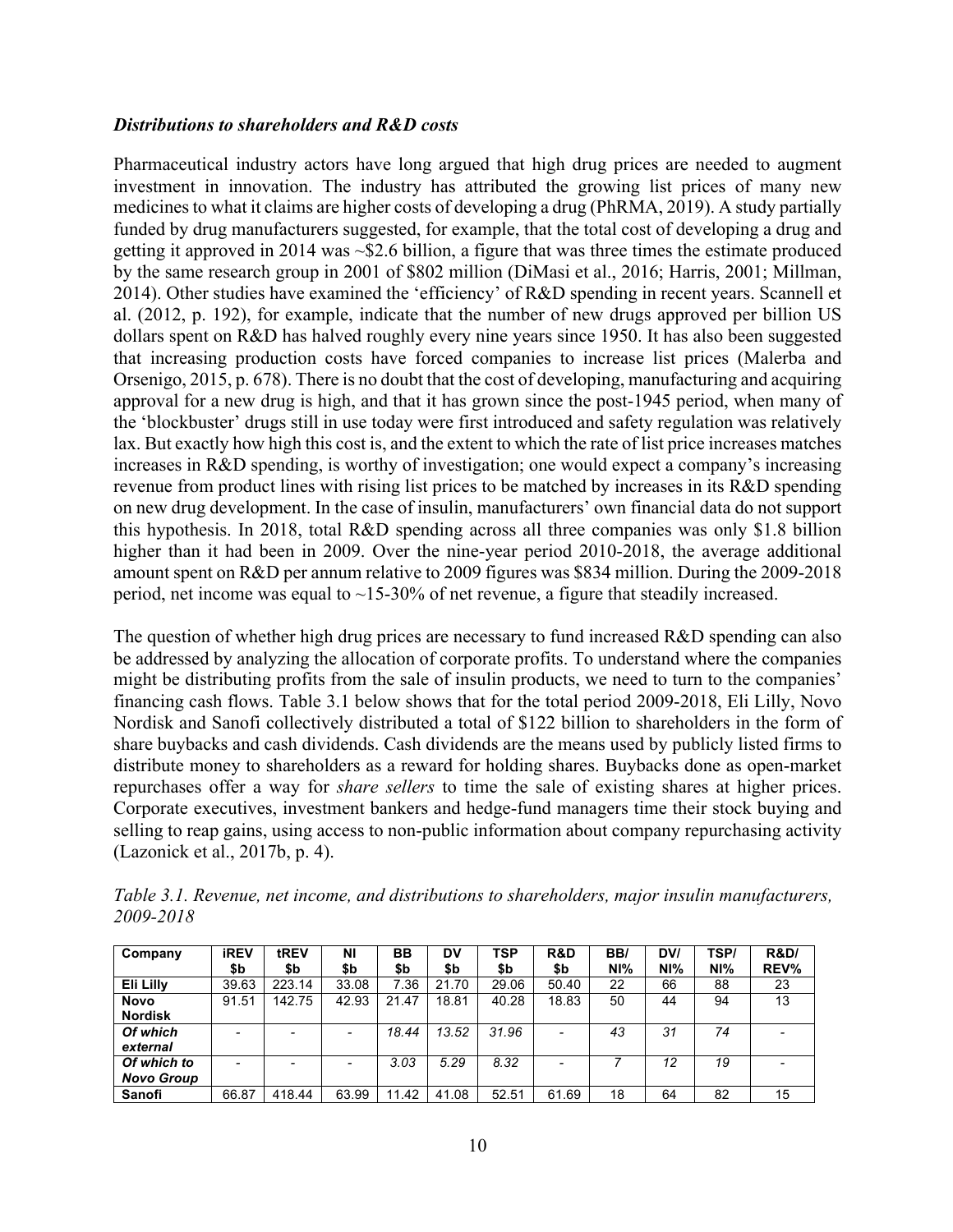$iREV$  = net revenue from insulin sales;  $tREV$  = total net revenue;  $NI$  = net income;  $BB$  = share buybacks/repurchases;  $DV$  = *cash dividends; TSP = total shareholder payout (share repurchases + cash dividends), R&D=research and development Data source: Bureau van Dijk/Moody's*

The ratio of R&D spending to TSP varied among the three companies, and across the ten-year period 2009-2018. By 2018, this ratio at all three companies was lower than it had been in 2009, reflecting a general decrease of the proportion of profits spent on R&D relative to TSP over the ten years. This ratio is represented in Figure 3.1. The objective of increasing shareholder value must be considered an important factor in the companies' decisions to increase product list prices.



*Figure 3.1. Ratio of R&D spending to external TSP, 2009-2018*

*Data source: Bureau van Dijk/Moody's; company annual reports 2009-2018*

Figure 3.2. below shows that the relationship between the amounts the companies distributed to shareholders in the form of cash dividends and share repurchases differed at the three companies over the ten-year period. Sanofi distributed a much higher amount of cash dividends relative to share repurchases throughout the period 2009-2018. Its distributions in the form of share repurchases spiked in 2016. At Eli Lilly, the amount distributed to shareholders in the form of cash dividends did not change significantly throughout this period, though its share repurchases varied greatly, and the company did not repurchase shares in the years 2009-2011.

As will be detailed in the next section, Novo Nordisk's share capital is divided into A shares and B shares, with its A shares providing majority voting rights to Novo Holdings, the holding company of the Novo Nordisk Foundation, a non-profit industrial foundation. Novo Holdings also holds B shares in Novo Nordisk, and 14.1% of Novo Nordisk's B share repurchases in the period 2009-2018 were from Novo Holdings. A further 28.1% of Novo Nordisk's total cash dividends were distributed to Novo Holdings, meaning that 20.7% of Novo Nordisk's total shareholder payout between 2009-2018 was distributed to Novo Holdings. Both share repurchases and cash dividends in total and excluding distributions to Novo Holdings are included in the graph below. At Novo Nordisk, during the first half of the decade, both total share repurchases and total cash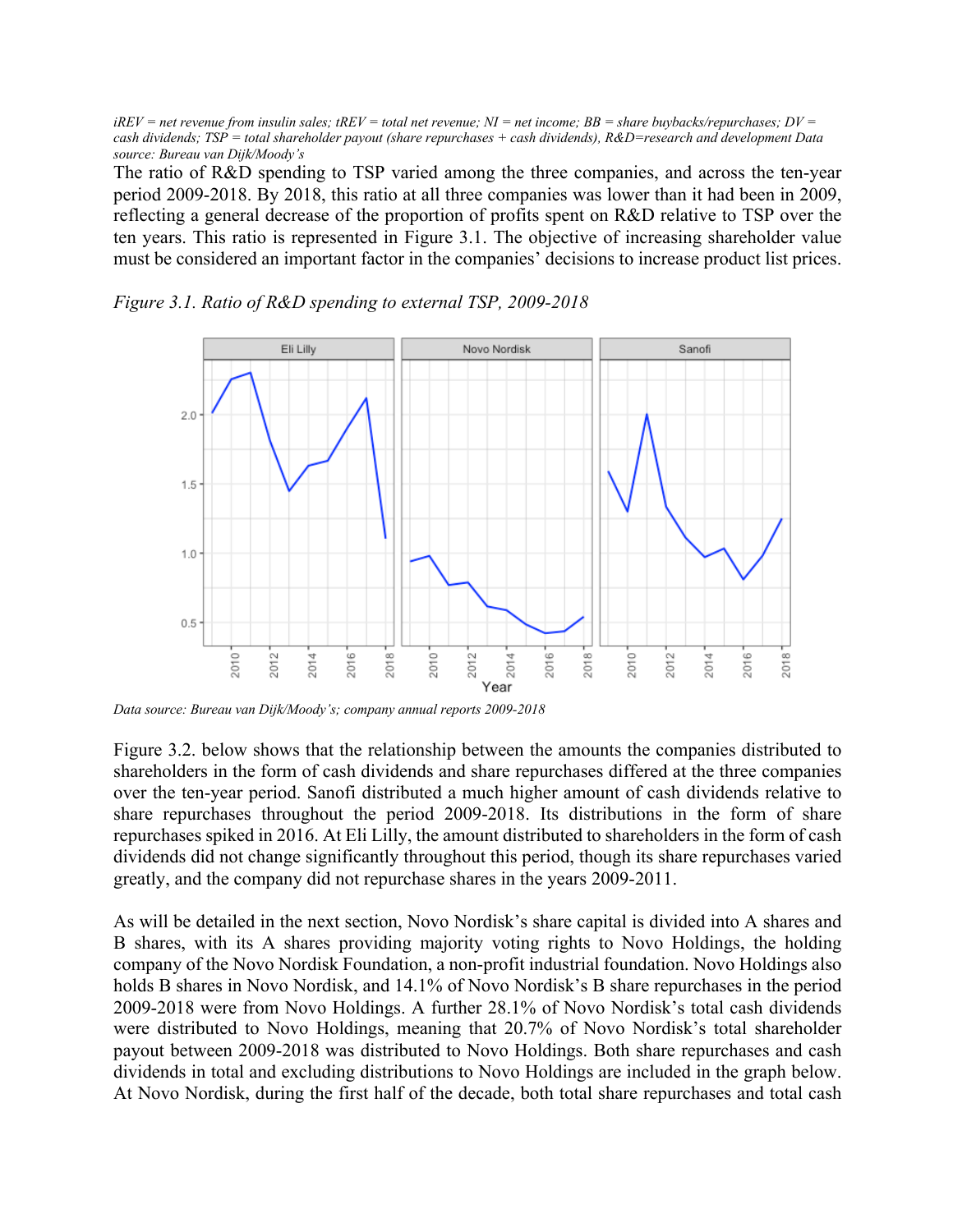dividend payouts grew steadily, and until 2016, the amount the company distributed in share repurchases was higher than the amount it distributed in cash dividends.





*BB = share buybacks/repurchases; DV = cash dividends Data source: Bureau van Dijk/Moody's*

It is clear that Eli Lilly spends a much higher percentage of revenues on R&D than Novo Nordisk and Sanofi. Furthermore, its share buybacks are relatively low as a proportion of net income. The data suggest that Novo Nordisk is the most financialized of the three companies, with low spending on R&D as a proportion of revenue, and high spending on share buybacks as a proportion of net income. As already noted, the company is worth examining in detail, not only because of its industrial foundation model of corporate governance and relatively high total shareholder payout as a proportion of net income, but also because sales from insulin constituted 66% of its total net revenue between 2009 and 2018, and so the company's profits are particularly sensitive to changes in the list price of insulin. Eli Lilly and Sanofi do not have industrial foundation majority control. The Lilly Endowment, a private philanthropic foundation, is a principal shareholder of Eli Lilly, holding 11% of common stock, which funds its distributions to religious, community development and education causes (Eli Lilly, 2019; Lilly Endowment Inc., 2020). Unlike the Novo Nordisk Foundation, it is independent of Eli Lilly; it does not hold controlling stock and maintains a separate board of directors and trustees.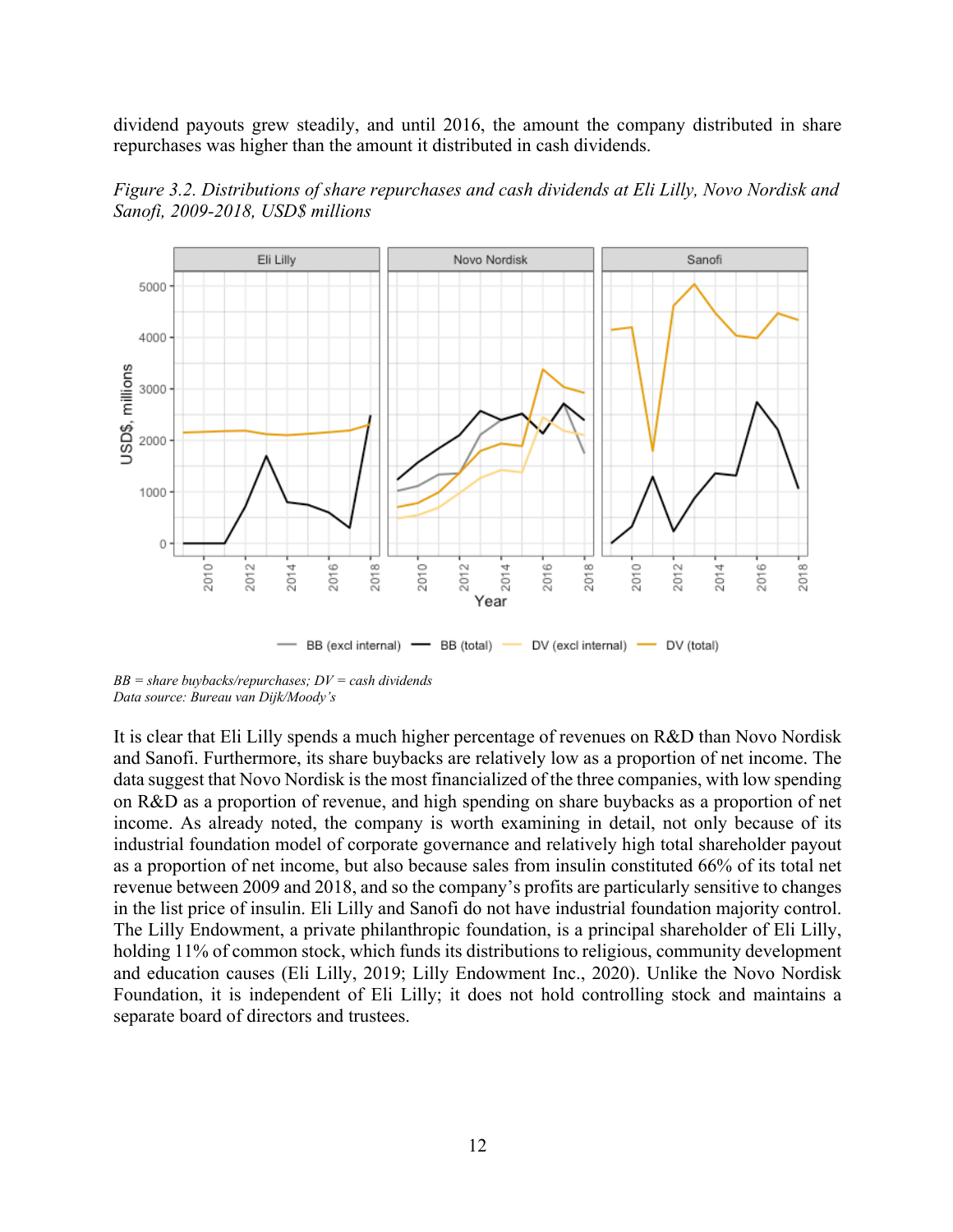#### *A closer look at Novo Nordisk*

In 2009, the amount that Novo Nordisk spent on R&D was equal to 94% of what it distributed to external (private and institutional) shareholders in the form of cash dividends and share repurchases. In 2016, that percentage had decreased to 42%, a figure that only increased to 54% by 2018. The importance of insulin sales to Novo Nordisk sits in contrast to Eli Lilly and Sanofi which, with far more diverse product lines, relied on insulin sales for just 16% and 18% of their total revenue respectively during this same period. Novo Nordisk's focus on insulin products has long been a deliberate company strategy; in 2011, then-Chief Executive Lars Rebien Sørensen told a reporter that rather than continue investing in research to develop pills for diabetes management, he had decided four years previously to "shut down Novo's pill research", opting to spend that money instead on insulin and other injectable diabetes medications, expecting that sales from this area would grow: "It was a calculated risk", he said (Langreth, 2011). This approach was echoed in the 2018 annual report, where company Chair Helge Lund outlined the Board's decision to "redefine[] the company's approach to research and development, reprioritiz[ing] resources towards key growth drivers and continusing to streamline and simplify across the organization" (Novo Nordisk, 2019b, p. 1).

The strategic focus of resources on producing insulin has proved profitable. Gradually, the company's share of the global modern and new-generation insulin market has grown; today it is the world leader, holding a 45% share in the \$26 billion global market. Sanofi and Eli Lilly hold 32% and 21% respectively (Novo Nordisk, 2019c, p. 54). Furthermore, the growth rate of the company's sales to North America has far exceeded that of sales to the rest of the world (see Figure 3.3). Today, North America absorbs 51% of the company's insulin sales, with total diabetes products accounting for 81% of Novo Nordisk's total revenues. Sales in the US market account for 97% of Novo Nordisk's total North America insulin sales and 96% of its total North America sales (Novo Nordisk, 2019b, p. 69).



*Figure 3.3. Novo Nordisk sales to North America versus rest of the world, 1999-2018*

*Data source: Novo Nordisk Annual Reports, 1999-2018*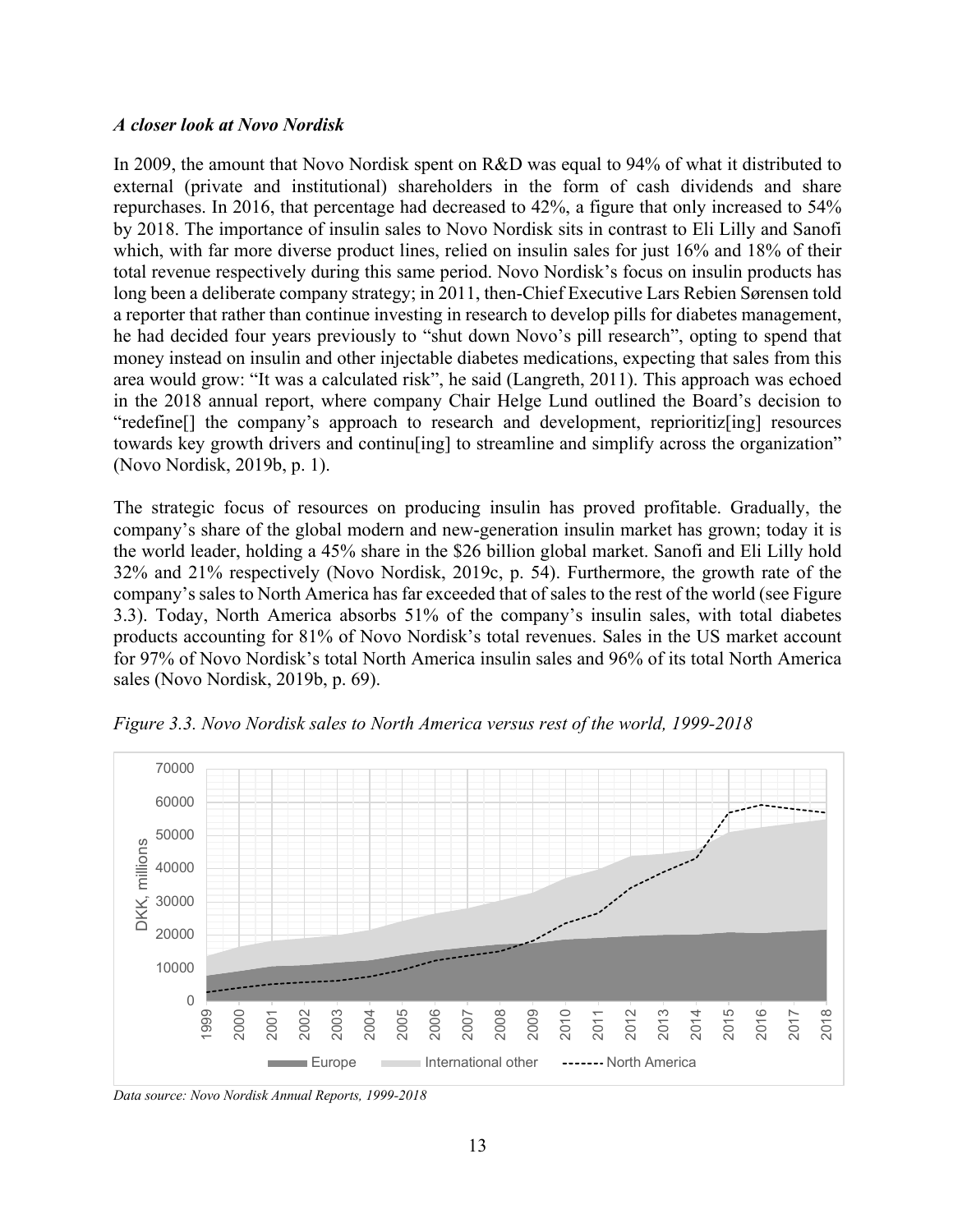Thus, the company's insulin revenue growth could be explained in part by the company's North America insulin market share growth over time. But, as Hernandez, San-Juan-Rodriguez and Good (2020) make clear, the net price of insulin medicines in the United States has increased, and, as a result, so has Novo Nordisk's net revenue from insulin products. During this same period, the amount distributed to shareholders in the form of cash dividends and share repurchases has soared. Crucially, the rate of TSP growth has far exceeded the growth rate of R&D expenditure. This is shown in Figure 3.4. below.



*Figure 3.4. R&D spending versus total shareholder payout at Novo Nordisk, 1999-2018* 

As is clear, Novo Nordisk has undertaken large share repurchases throughout this period. Tulum, Lazonick and colleagues have shown that the vast majority of share repurchases by US companies, including pharmaceutical companies, are done as open-market repurchases with the primary aim of manipulating the company's stock price (Lazonick, 2014; Lazonick et al., 2019; Tulum, 2018). The manipulation of company stock price for the benefit of the private and institutional investors that hold the majority of Novo Nordisk's B shares may also underpin Novo Nordisk's share repurchases. Figure 3.5. below indicates that the value of Novo Nordisk stock has indeed increased significantly, and particularly in the past decade when its share repurchases have been largest. Between January 1999 and December 2018, the value of Novo Nordisk shares increased by 2293%.

*Data source: Novo Nordisk Annual Reports, 1999-2018*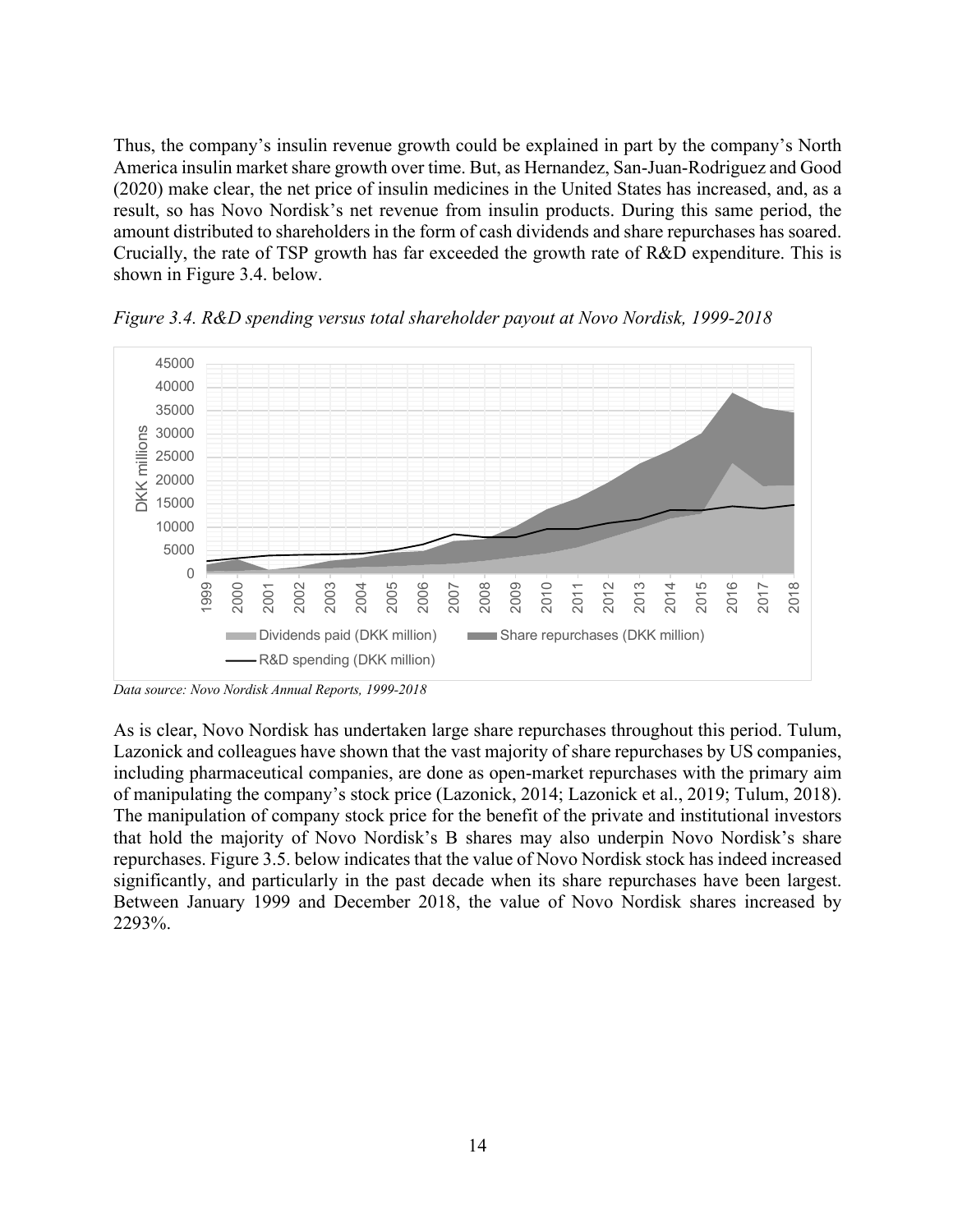

*Figure 3.5. Novo Nordisk share adjusted close price, 1999-2018*

*Data source: Yahoo Finance*

However, to focus on the motivations behind share repurchases at United States-based companies might blind us to wider objectives that are perhaps unique to the industrial foundation model of the Novo Group. Novo Nordisk's total share capital is divided into A shares, which carry 200 votes each, and B shares, which carry 20 votes each. The majority of Novo Nordisk's B shares are held by institutional and private shareholders, constituting 23.9% of votes and 71.9% of capital at the time of publication of the company's 2019 Annual Report (Novo Nordisk, 2020). Its A shares are not publicly listed and are held by Novo Holdings, a Danish private limited company. Novo Holdings is wholly owned by the Novo Nordisk Foundation, a non-profit institution which, in addition to managing the commercial activities of the Novo Group of companies (Novo Holdings A/S, Novo Nordisk A/S and Novozymes A/S), also distributes some funding directly for scientific research and health programs, largely in the form of academic grants. These grants are often an important source of funding for universities and other public research institutions in Denmark and beyond; indeed, the scale and stipulations of the Foundation's and wider industry-related funding in Danish public research institutions has come under scrutiny from both politicians and academic staff in recent years (Broberg and Dohm, 2019; Novo Nordisk Fonden, 2019; Obitsø, 2018). Nonetheless, it is worth noting that relative to other distributions in the Novo Group, the amount distributed through the Novo Nordisk Foundation grants is relatively small; the DKK1.7 billion spent on grants in 2018 was equal to just 7% of the total amount that Novo Nordisk distributed to external (private and institutional) shareholders in in the same year.<sup>2</sup>

<sup>&</sup>lt;sup>2</sup> Grants awarded = DKK1.749 billion, total distributed to external (private and institutional) shareholders in share repurchases and dividends = DKK25.055 billion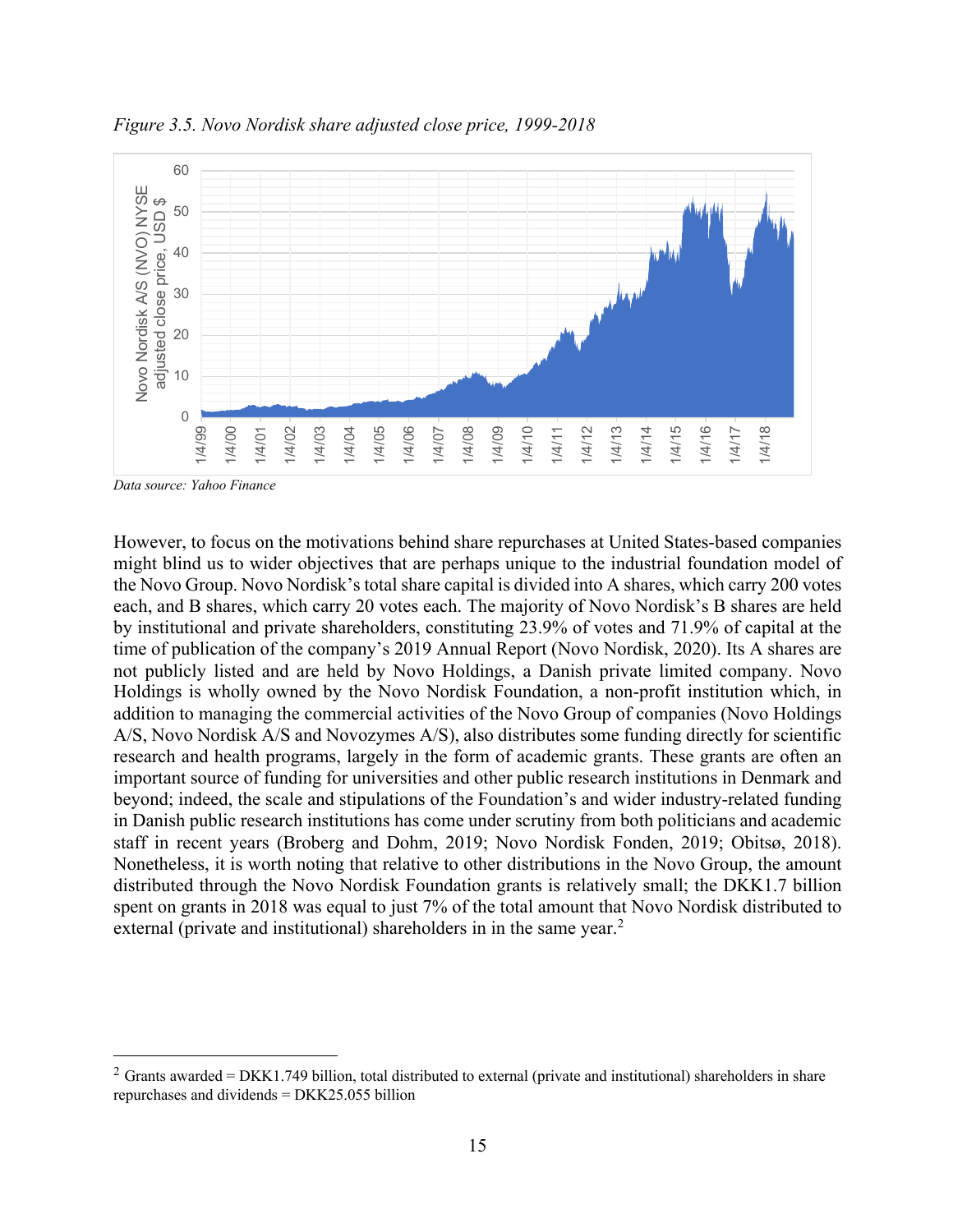

*Figure 3.6. Novo Nordisk share structure and value flows*

*Adapted from: Novo Nordisk Annual Report 2019*

Novo Holdings is the Novo Nordisk Foundation subsidiary responsible for managing the Foundation's wealth, which includes the value extracted through its A shares in Novo Nordisk A/S. At the end of the 2019 financial year, Novo Holdings also held a B share capital of nominally DKK27.15 million (Novo Nordisk, 2020). Novo Holdings's shares in Novo Nordisk endow it with 76.1% of votes at annual meetings and 28.1% of capital (ibid.). Novo Holdings invests in companies through four programs: Novo Seeds, which provides capital to life science start-ups; Novo Ventures, which provides venture capital to both private and publicly-traded companies; Novo Growth, which invests in life science companies it deems 'scalable' through equity; and its Principal Investments program, which focuses investments in established life science companies. It also invests in equities, bonds, credits and alternatives outside of the life science industry (Novo Holdings, 2020). The company's total financial investments for the period 2015-2018 totaled DKK162.8 billion, and its investments in what can broadly be considered R&D through capital investments in start-ups, SME biotech companies and established companies through the various programs constituting its "Life Science Investments" totaled DKK183.6 billion. An overview of these figures is provided in Figure 3.7.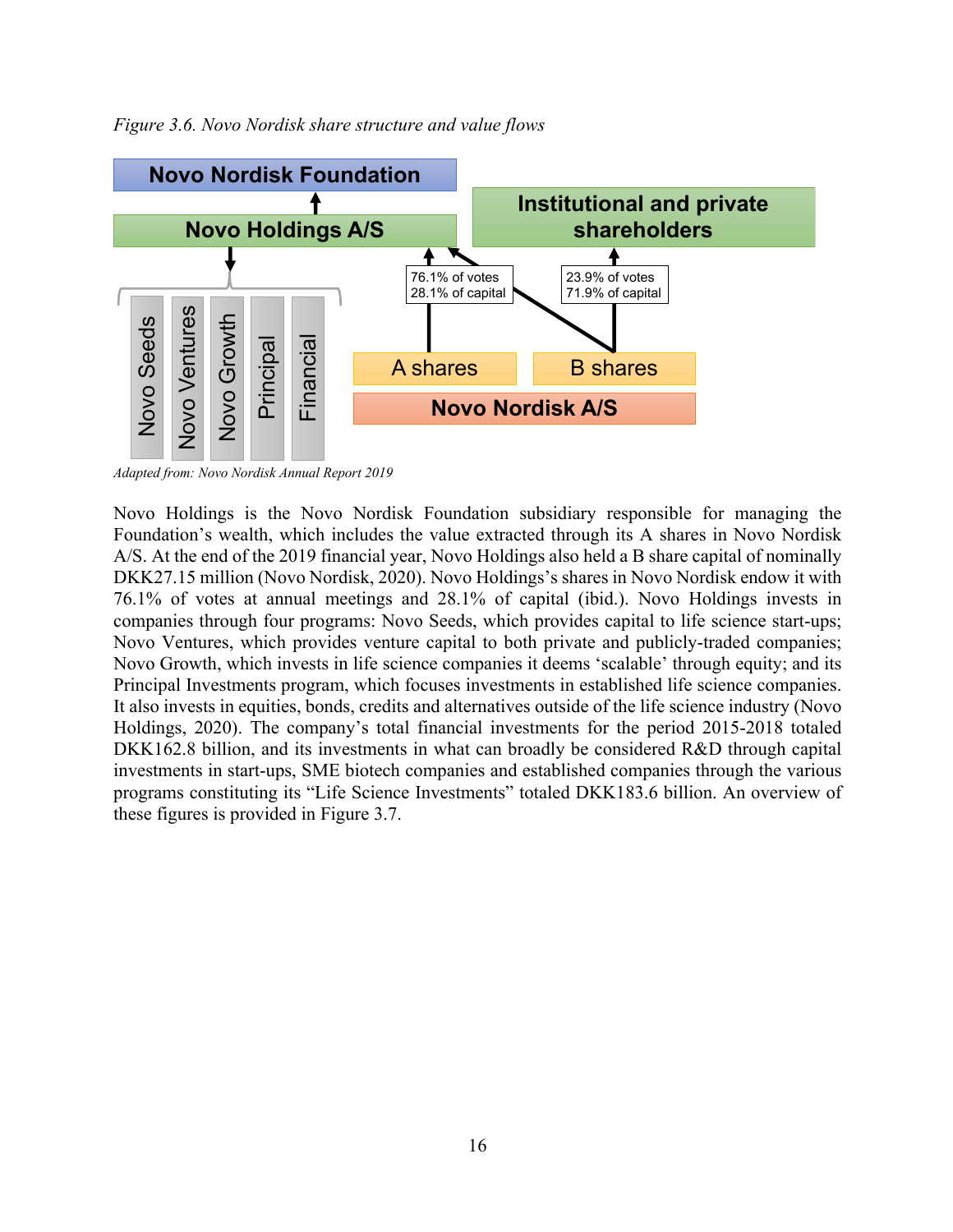

*Figure 3.7. Novo Holdings investments, 2015-2018*

*Data source: Novo Holdings A/S and Novo A/S annual reports, 2015-2019*

Many of the companies Novo Holdings invests in do not currently produce a product. There are two primary reasons why such companies are able to raise funds from established actors in the pharmaceutical industry. Firstly, in the case of publicly listed companies without a product – or "PLIPOs" (Lazonick et al., 2017b, p. 13) – they are regarded as speculative assets, bought and sold on the basis of "news" such as that generated by clinical trials, without concern about whether a commercial drug is ever actually produced (ibid.; Roy and King, 2016). Secondly, they can be considered sources of research and development. Small biotech companies and start-ups can and do develop new medical technologies and treatments, but this funding model can be "disruptive of the collective and cumulative learning that is needed for successful drug development" (Lazonick et al., 2017b, p. 13), as it depends on the tumult of the speculative stock market. It is likely that often the specialized knowledge generated by different companies in an investment portfolio develops in silos, owing to company incentives to protect research findings and product developments under the existing intellectual property infrastructure. Future research might explore this hypothesis, considering to what extent and how the uncertain, collective, and cumulative character of successful innovation processes is managed through organizational integration of the portfolio companies, the (time) commitment and scope of the financing, and the relationship between such resource allocation decisions and the investing company's existing capabilities – i.e. its strategy (Lazonick, 2017, pp. 14–19). In so doing, it will ask how distributing profits to smaller biotech companies relates to innovative capabilities and distributions to workers as stakeholders in the development of innovations.

As noted, Lazonick, Tulum and colleagues have argued that there is a tension between innovation and financialization within pharmaceutical companies that engage in large share repurchases, as share repurchasing undermines strategic control, organizational integration (mobilization of the skills and efforts of employees to engage in organizational learning), and the availability of longterm finance necessary for investment in the development of safe, affordable and improved drugs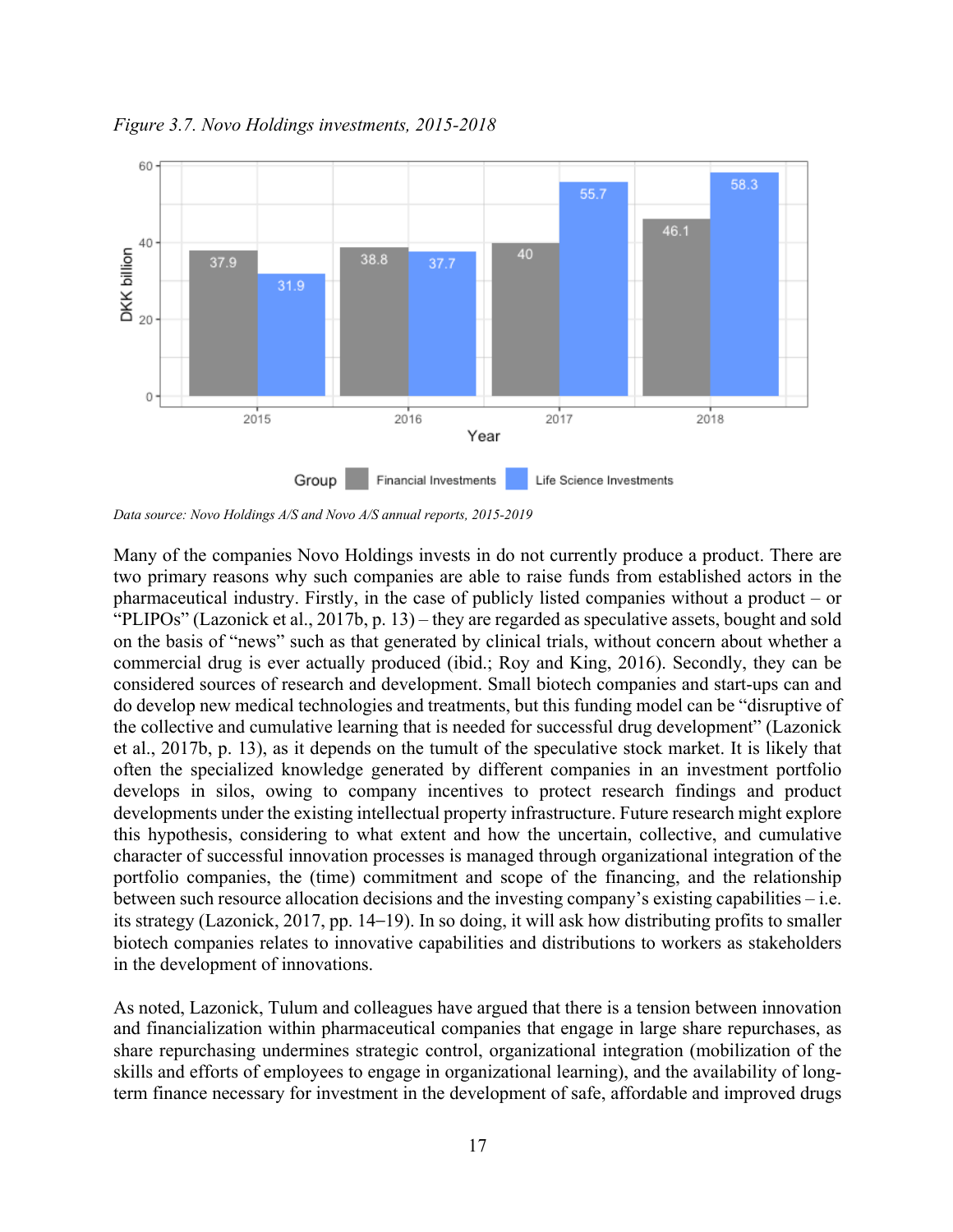(Lazonick et al., 2019, 2017a; Tulum, 2018). The data above suggests that at Novo Nordisk, this particular tension is tempered to an extent through the industrial foundation model of corporate governance, as access to some long-term finance is guaranteed through the holding company investments. Furthermore, control over strategic decisions is maintained by the Novo Nordisk Foundation through Novo Holding's A shares, although decision-making is influenced by the interests of B shareholders, which account for 71.9% of total share capital. Nonetheless, a tension between innovation and financialization can be said to exist at a level beyond the firm and its national institutions, where Novo Nordisk's stability in recent years has been contingent on increasing the costs of insulin for by type-1 diabetes patients in the United States – itself a form of value extraction.

In summary, the above discussion has shown that, at Novo Nordisk, the amount distributed to shareholders during this period was more than double the amount spent on R&D. This imbalance is of particular interest because of the relative importance of insulin products to the company's net revenue compared to the other companies. 66% of Novo Nordisk's net revenue between 2009 and 2018 came from sales from insulin products, and today, 49% of the company's insulin sales are absorbed by the United States. Over the decade 2009-2018, the growth rate of the company's sales to North America far exceeded that of its sales to the rest of the world. That growth, these data suggest, is largely the result of insulin list price increases.

Recognizing that 76.1% of Novo Nordisk's voting rights come through shares held by a holding company wholly owned by the Novo Nordisk Foundation, this paper has interrogated how a strategic focus on share-value growth through the large share repurchase programs of the last decade might have supported or undermined innovation processes within the Novo Group. Novo Holdings distributes finance to a number of companies, from product-less start-ups to larger biotechs. The analysis suggests that while this corporate governance model may provide the Novo Group with relative stability through the provision of access to long-term finance, that capital investment has in recent years relied on the rising profits resulting from higher insulin list prices, pointing to a tension between innovation and financialization that exists beyond the firm and Danish institutions. Higher insulin prices have provided a source of long-term finance necessary for future innovation, but this may have adversely affected type-1 diabetes patients' access to treatment in the United States (Herkert et al., 2019; T1International, 2019). Further research is needed to evaluate the objectives of Novo Nordisk's particular share repurchasing programs, building on the preliminary data above, and considering, for example, whether changes in the structure of executive remuneration may also have influenced executive decision making (Hopkins and Lazonick, 2016).

This section has provided an overview of how the three insulin-manufacturing companies distribute profits. Although it is indisputable that R&D costs have increased in recent decades, the companies' financial data suggest that list price increases have not been solely or principally driven by research and development objectives. Consistent with earlier research on the wider US pharmaceutical industry, the paper has presented data suggesting that share repurchases have played an important role in the financing and corporate governance of Eli Lilly, Novo Nordisk and Sanofi, though the extent and nature of financialization varies across the three companies and over the period 2009-2018. During this period, the total amount distributed to shareholders by the three companies was \$122 billion, and there are important differences in what this means in practice at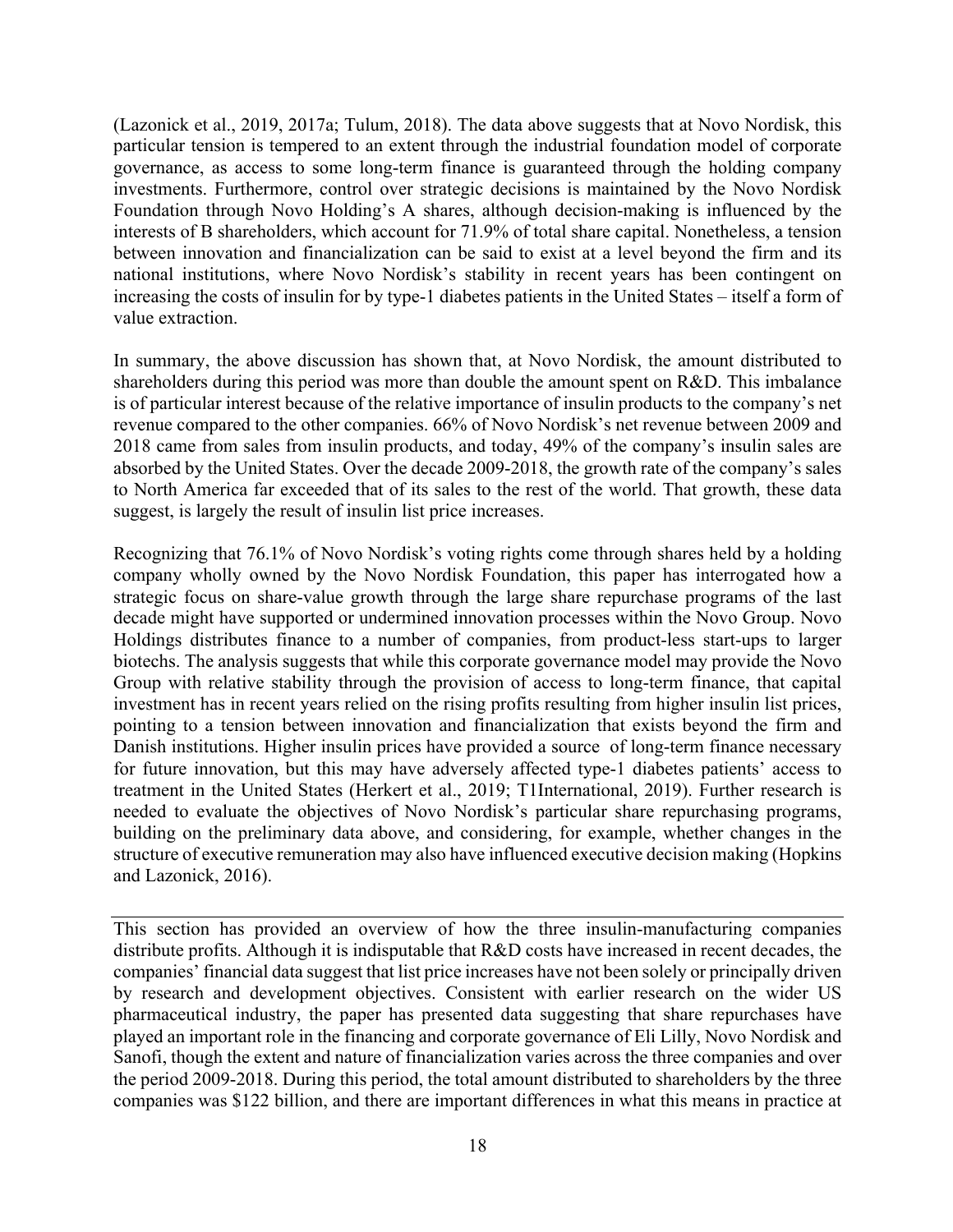each of them. Eli Lilly, for example, spends a much higher percentage of revenues on R&D than Novo Nordisk and Sanofi. Its share buybacks are relatively low as a proportion of net income, and distributions to shareholders through cash dividends are far higher than share repurchases. In such a financialized market, the motivation to "maximize shareholder value" must nonetheless be considered as a driver of list pricing decisions, though further research is needed to explore the how this plays out in each of the three insulin manufacturing companies and influences pricing decisions. Fundamentally, if a funding model to develop new medical technologies requires higher list prices that reduce patients' access to existing treatments, we must investigate whether it is really worth pursuing or even constitutes 'innovation' at all.

## **4. Which other actors in the insulin supply chain benefit from list price increases?**

While shareholders and company executives of drug manufacturers are the only actors within the insulin industry with an interest in increasing stock prices, understanding the various relationships involved in the supply chain enables us to identify which other actors may benefit from and seek to influence insulin list price increases, and how they contribute to, or undermine, pharmaceutical innovation processes.



*Figure 4.1. The pharmaceuticals supply chain in the United States*

## *The beginning: the role of the government sector in the development of insulin*

It is often taken for granted that the development of a drug begins in a pharmaceutical company; this myth is propagated by the pharmaceutical industry and its interest groups. For the majority of medicines on the market today, however, it is far from the truth. Throughout the twentieth century,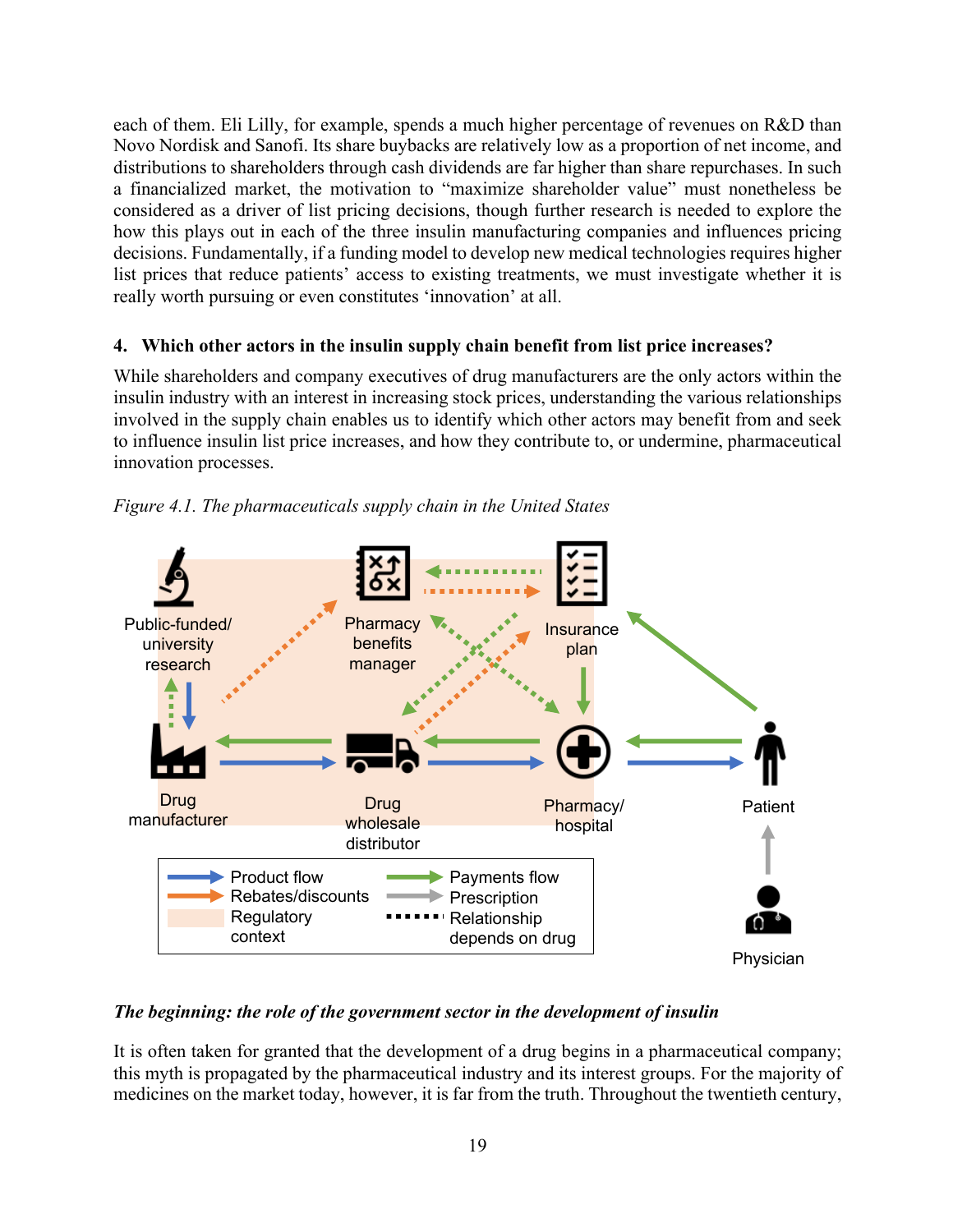governments around the world, particularly in North America and Europe, provided significant public funding for basic science and medical research at universities and other public institutions (Goodman, 2003, p. 146; Lazonick and Tulum, 2011; Malerba and Orsenigo, 2015, p. 669; Mazzucato, 2018, pp. 75–77). From 1938 through 2018, the US National Institutes of Health (NIH) spent over \$1.1 trillion on publicly funded life-sciences research, with a budget for 2019 of \$39.3 billion (Lazonick et al. 2019). Researchers at Bentley University in Massachusetts identified that every one of the 210 new drugs approved by the Food and Drug Administration in the United States between 2010 and 2016 had received funding from the NIH at some stage in their development, worth in total more than \$100 billion (Cleary et al., 2018; 2020).

Today's insulin formations owe their development in no small part to government-funded research institutions and research projects in the twentieth century. Michael Bliss has detailed the cumulative learning across laboratories in North America and Europe that led to the first use of insulin in diabetes treatment developed by Banting, Best, Collip and Macleod in 1922 (Bliss, 2019). These academic scientists were affiliated with the University of Toronto and decided to grant Eli Lilly a one-year license to produce and develop the medicine; once they realized that insulin was saving the lives of patients, it became imperative to have a regular supply to keep patients alive, which Lilly was positioned to deliver. Although the agreement permitted Eli Lilly to apply for patents on improvements it made in the manufacturing process within the United States, the company promised to deliver the medicine with minimal profit.

Insulin continued to benefit from government-funded research and learning within governmentsector institutions throughout the twentieth and twenty-first centuries. Human insulin, for example, was developed building on research funded by the NIH and the American Cancer Society (Hughes, 2011). Throughout the early 1970s, Herbert Boyer, a UCSF-based scientist, and Stanley Cohen from Stanford University worked to develop recombinant DNA (rDNA). By 1978, Boyer and his colleagues at Genentech, which he founded with Robert Swanson as a vehicle for accessing venture capital to continue researching rDNA, had produced the world's first human insulin (Hughes, 2011, pp. 75–98; Owen and Hopkins, 2016, p. 16).

This role of government-sector funding and institutions in the supply of insulin today should not be overlooked, even if it remains largely unaccounted for in both financial reports and in narratives of technological innovation. To some extent, this lack of recognition can be blamed on the inherent challenges of calculating the value of early stage R&D, particularly when most basic research – for example, exploring cellular or molecular processes – does not produce useful findings. It has been suggested that up to 10,000 compounds may be considered in the search for a new treatment, with just one ultimately developed into a new medicine (Torjesen, 2015).

Because scientists cannot know in advance which compounds will contribute in the end to a medical breakthrough, the wider research – including projects which do not produce hypothesized results – is crucial and must be funded (Lazonick and Mazzucato, 2013, p. 1098). The medical innovation process is intrinsically uncertain, because the majority of funded early stage research projects do not produce immediately utilizable results. For many medicines, it has been the government sector that has borne the risk of funding this (often expensive) early-stage research, with the business sector developing it at a less-risky stage  $-$  i.e. when findings indicate that a compound or group of compounds may have a desired effect on patient populations (Cleary et al.,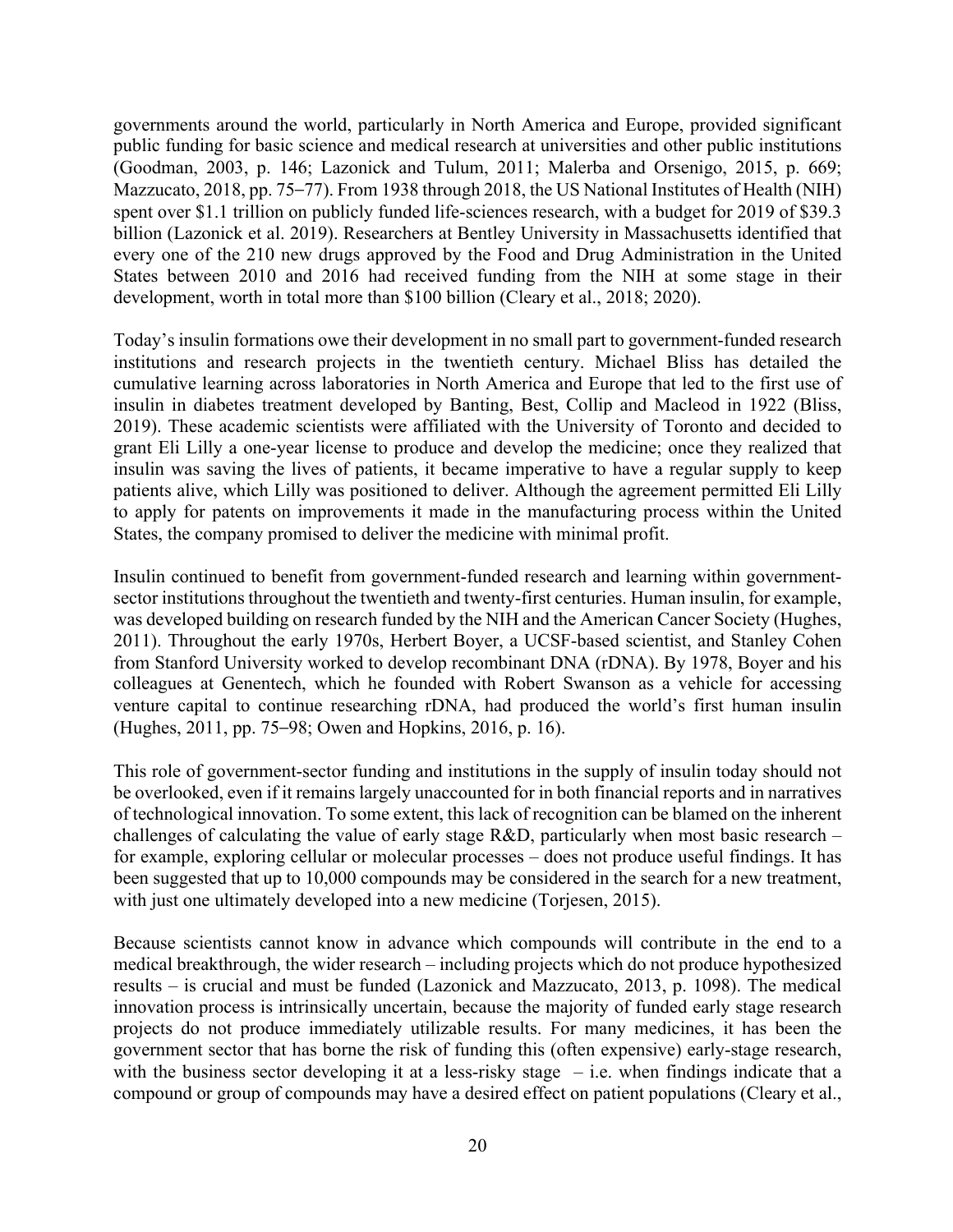2018; 2020; Hopkins and Lazonick, 2015; Lazonick and Tulum, 2011; Mazzucato, 2018). Despite bearing the risk of the investment needed to develop new medicines, however, the government sector rarely receives compensation proportional to its investment from the eventual sale of medicines. In some cases, the university or national laboratory recovers costs, for example by transferring federally-funded research to commercial entities as per the Bayh-Dole Act of 1980 (Jaffe et al., 1998; Link et al., 2011; Mowery et al., 2004; Siegel et al., 2007; Thursby and Thursby, 2011).

The United States is a notable example of the many countries that not only provide extensive funding for the basic research that underpins development of new, profitable and patentable medicines, but also wider infrastructure that the companies rely on for product markets – from transport links involved in supply chains to university education for future employees. In Denmark, where Novo Nordisk is headquartered, for example, education has long been considered a public good, and there are no tuition fees to study at university. This government subsidy has provided the company with a large, highly talented pool of potential employees, educated at the expense of the taxpayer.

Scant literature exists on the proportionality of pharmaceutical companies' taxation or the potential for taxation to act as a means of (re)distribution of pharmaceutical industry profits to the government sector, though a report by the charity Oxfam in 2018 suggested that four of the world's biggest pharmaceutical companies – Pfizer, Johnson & Johnson, Abbott, and Merck & Co – had underpaid \$2.3 billion in taxes in the United States between 2013 and 2015 (Fried, 2018, p. 30). In the insulin industry, between 2009 and 2018, Eli Lilly paid an effective tax rate of 19%, Sanofi 21%, and Novo Nordisk 22%. To put this into context, at all three companies, the amount paid in taxation over the ten-year period was less than a third of the total distributed to shareholders in the form of cash dividends and share repurchases.

Further complicating the relationship between government- and business-sector R&D, the majority of start-ups that come to be listed on the stock market (predominantly NASDAQ in the United States) begin their life as spinouts of government-funded research projects conducted in university and public research institutions. These start-ups often do not have a product when they are initially listed, but an established drug manufacturer might nonetheless seek to acquire the company at a very high price to gain access to a drug in development, knowing that, if it is approved, it will be able to recoup the purchase price of the acquired company by setting a high list price for the drug. The possibility for a start-up to be listed on NASDAQ even without a commercial drug increases its leverage in securing a high purchase price, especially if there is a bidding war among drug manufacturers. In this way, the commercialization of government-funded research through the establishment of a spin-out by university researchers may also factor into higher list prices.

#### *Other actors in the insulin supply chain*

As noted already, it is the drug manufacturer that holds the patent or a license from the patent holder to produce and sell the drug, and that formally sets the list price for the drug. It does this in negotiation with other actors, the relationships between which are described in Figure 4.1. The ways in which profits are distributed to the various actors in the insulin supply chain are necessary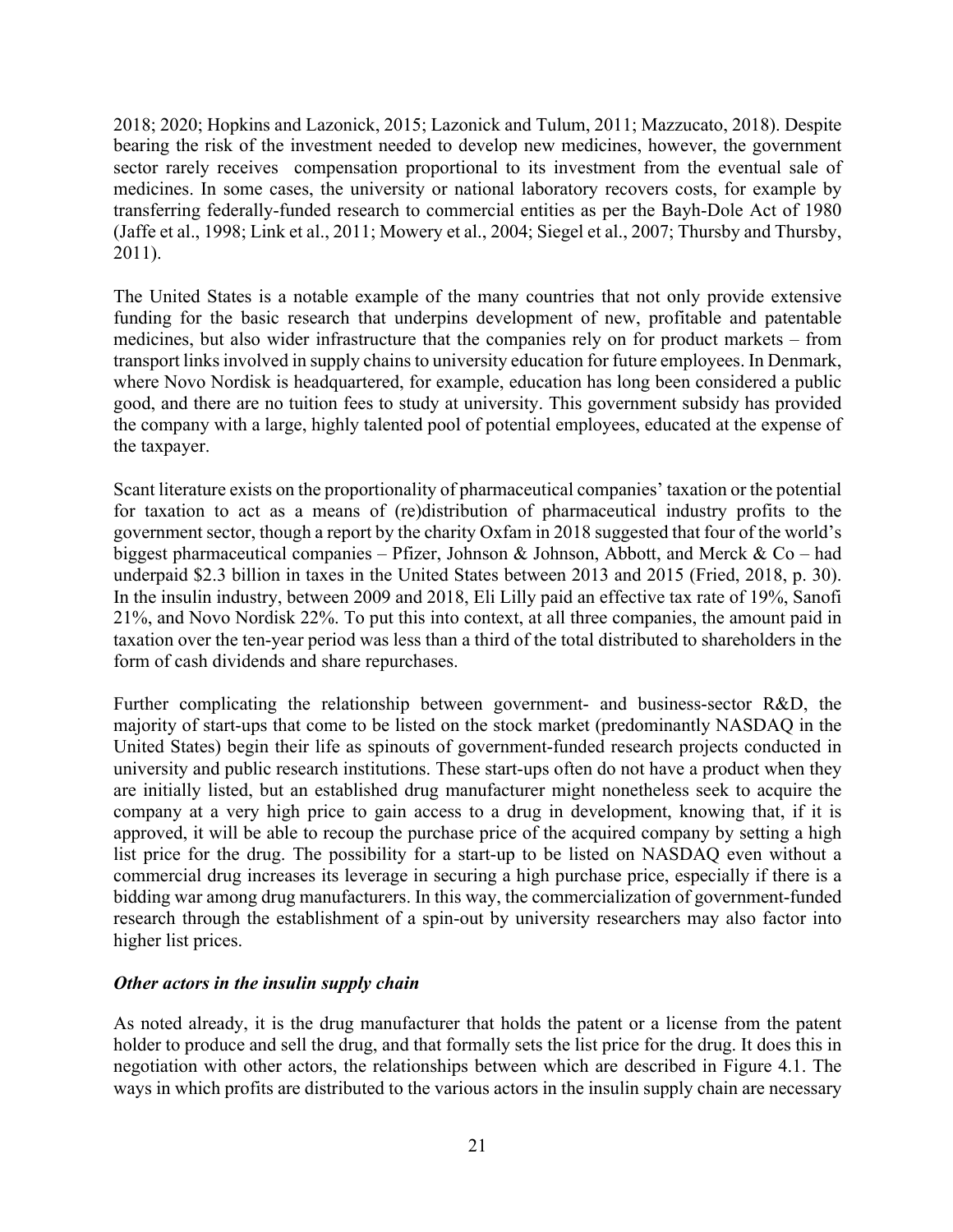for understanding potential factors driving up product list prices – and thus likely hindering patient access.

The structure of the pharmaceutical supply chain also provides the foundation for evaluating whether the profits distributed to and extracted by these actors are used in ways that contribute to value creation processes. In addition to the manufacturer's internal strategy, the power of other actors in the supply chain of a medicine can influence list price setting. Other sectors involved in the distribution, administration and dispensation of prescription medicines profit through negotiating discounts to purchases of treatments and securing rebates following the sale of a drug. The American Diabetes Association's Access and Affordability Working Group has argued that it is the intermediaries in the pharmaceutical supply chain that benefit most from the price increases of insulin. According to the group, "as list prices increase, the profits of the intermediaries in the insulin supply chain (wholesalers, PBMs, pharmacies) increase since each may receive a rebate, discount or fee calculated as a percentage of the list price" (Cefalu et al., 2018a, p. 11).

Once a product receives market authorization, wholesale distributors (and sometimes other direct purchasers) purchase the drug at the list price (in this context referred to as the wholesale acquisition cost or WAC). This is the baseline price at which wholesale distributors (and sometimes other direct purchasers) purchase the drug, before discounts and rebates are applied based on market share, volume and prompt payment (Kaiser Family Foundation, 2005, p. 17). They then store the medicines in warehouses and distribution centers across the country, from where they are delivered to pharmacies and hospitals. They thus play a key role in supply-chain logistics. The amount which wholesale distributors receive for providing these logistics services is calculated as a percentage of the list price of the medicines they handle rather than the actual resources needed to distribute and store specific products. Thus, wholesale distributors stand to benefit from higher drug list prices (Cefalu et al., 2018a, p. 7), particularly for medicines with high demand like insulin formulations.

Pharmacies and hospitals*,* which purchase drugs from wholesale distributors, dispense medicines to a patient once a prescription provided by a physician has been submitted. The dispensary will then submit a bill to the individual's insurance plan, if they have one, and receive reimbursement for the prescription, plus fees for dispensing (Cefalu et al., 2018a, p. 2). They may also collect a co-payment from the patient or, if a patient does not have health insurance that covers the prescription, the pharmacy will usually charge a price close to its purchase price, with a markup (ibid.).

These actors – the manufacturer, wholesale distributor, pharmacy and patient – represent the product flow of the insulin supply chain, from production to storage, distribution, and dispensation. Beyond this chain, however, two further actors receive a share of the list price amount. These are pharmacy benefit managers (PBMs) and insurance plans.

The United States does not have a uniform healthcare system, but in general, individuals are expected to take out health insurance through either private or public health insurance plans to cover their healthcare costs. As noted, however, many individuals are not covered by any form of health insurance, and therefore must pay for prescription medicines and other health services outof-pocket. Insurance plans receive payment from individuals or their employers for coverage, or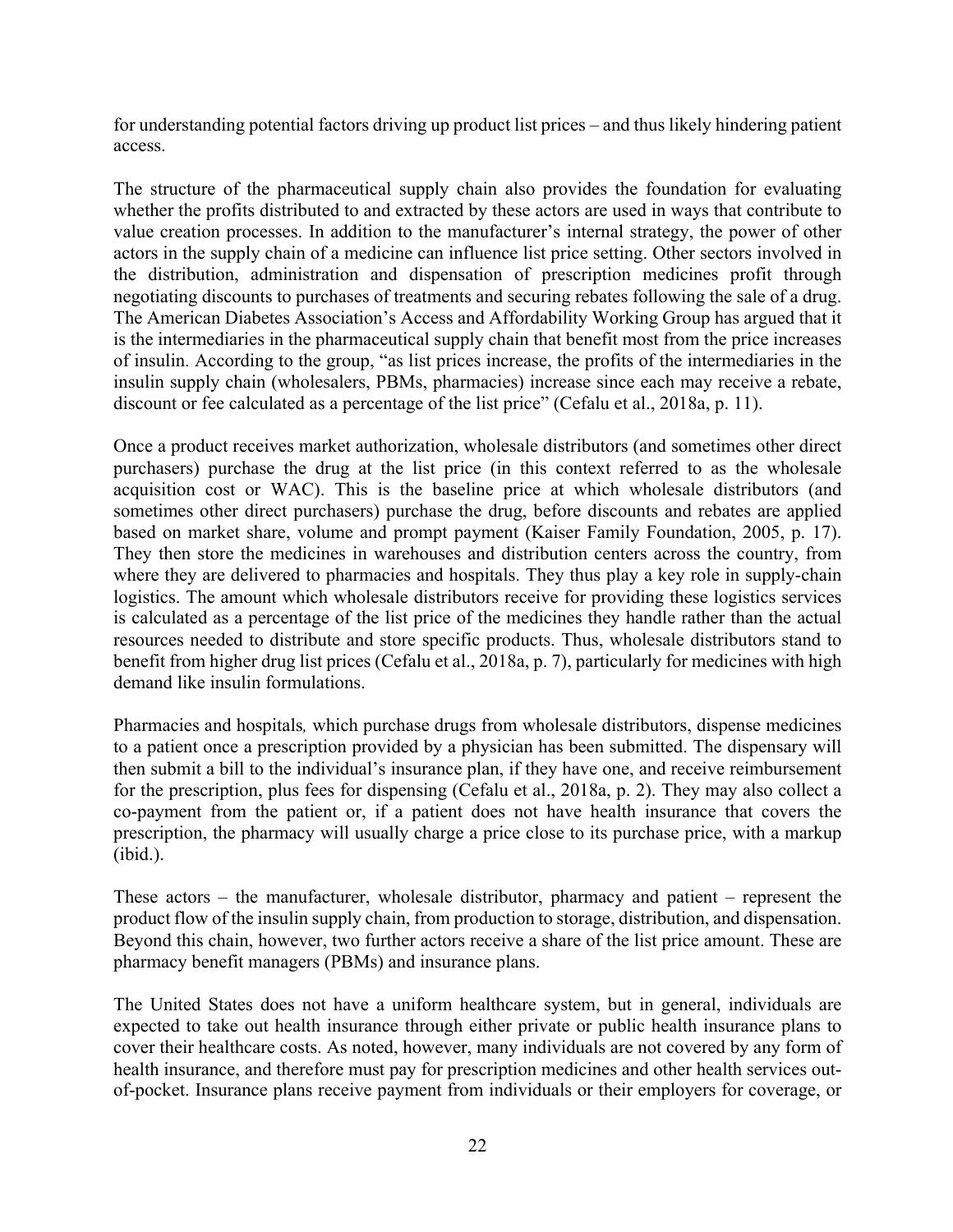they are provided by the government. In theory, insurance plans enable individuals to manage the uncertainty inherent in future health needs (and costs) by 'pooling' risk. In theory, it is in the interest of insurance plans to seek lower list prices of medicines, where they cover the costs for patients. Historically, insurers' quest for lower list prices has also been true in practice. As the list prices of many medicines have increased, however, insurance companies may have shifted the higher costs onto patients in the form of higher co-pays and premiums (Kaiser Family Foundation, 2019, pp. 156–158). Insurance plans often also receive rebates from drug manufacturers after the point of sale, incentivizing coverage of particular medicines and not others.

In the past, insurance plans were able to influence the list price of pharmaceutical products by way of PBMs. The first PBMs were established in the 1960s, with backing from private insurance companies, which were increasingly tasked with managing small claims as business-sector prescription drug coverage grew (Strongin, 1999, pp. 2–3). With the introduction of the plastic drug benefit identification card in the 1970s, PBMs served as important administrative intermediaries between pharmacists, insurance plans, and patients, fostering networks of pharmacies, as well as mail-order services that enabled patients to receive their prescription medicines in the mail (ibid.). In the 1980s, the role of PBMs in the pharmaceuticals supply chain evolved again, as pharmaceutical companies began sharply increasing the list prices of many prescription medicines. PBMs assumed the role of fiscal intermediaries, using their relationships with insurers and the networks of pharmacies they had built to negotiate rebates with manufacturers based on the amount of their firm's products dispensed by the PBMs' participating pharmacies. They leveraged their unique position as well to negotiate volume-pricing discounts with pharmacies, and created formularies, which are lists of preferred pharmaceutical products, incentivizing manufacturers to offer discounts to the PBMs on medicines they want to be covered by insurers. This period, it can be said, marked the birth of the PBM as it exists today.

The relationship that has developed between PBMs and pharmacies is perhaps the most important for understanding why PBMs stand to benefit from higher list prices, rather than appease insurance plans by negotiating for upfront discounts with manufacturers. The fees charged to pharmacies by PBMs are based on list prices; PBMs thus have an interest in maintaining a high list price but negotiating retrospective rebates with the manufacturer, which they receive after the dispensation of the drug (Wapner, 2017). In most cases, these higher fees ultimately fall on individuals rather than insurance plans, as they increase co-pays and premiums to cover the higher prices charged to pharmacies. PBMs have faced bipartisan criticism for this arrangement; in 2019, senators questioned the legitimacy of the power wielded by the three companies that dominate the market and challenged the profits they make through high rebates (Kuchler, 2019). It is doubtful that PBMs improve patient access through lowering drug prices or contributing to pharmaceutical innovation processes today, but it is indisputable that they stand to benefit from higher insulin list prices, and thus should be understood as an actor that has contributed to this situation. Unlike manufacturers, neither PBMs nor insurance companies contribute to medical innovation or can claim to create value.

The concentration of this activity and others in the pharmaceuticals supply chain is often cited as an important factor in the list price increase of many drugs in the United States, and the consequences for reduced patient access (Sood et al., 2017). CVS Caremark, Express Scripts and Optum Rx today manage about 70% of all prescription claims (Cefalu et al., 2018a). Three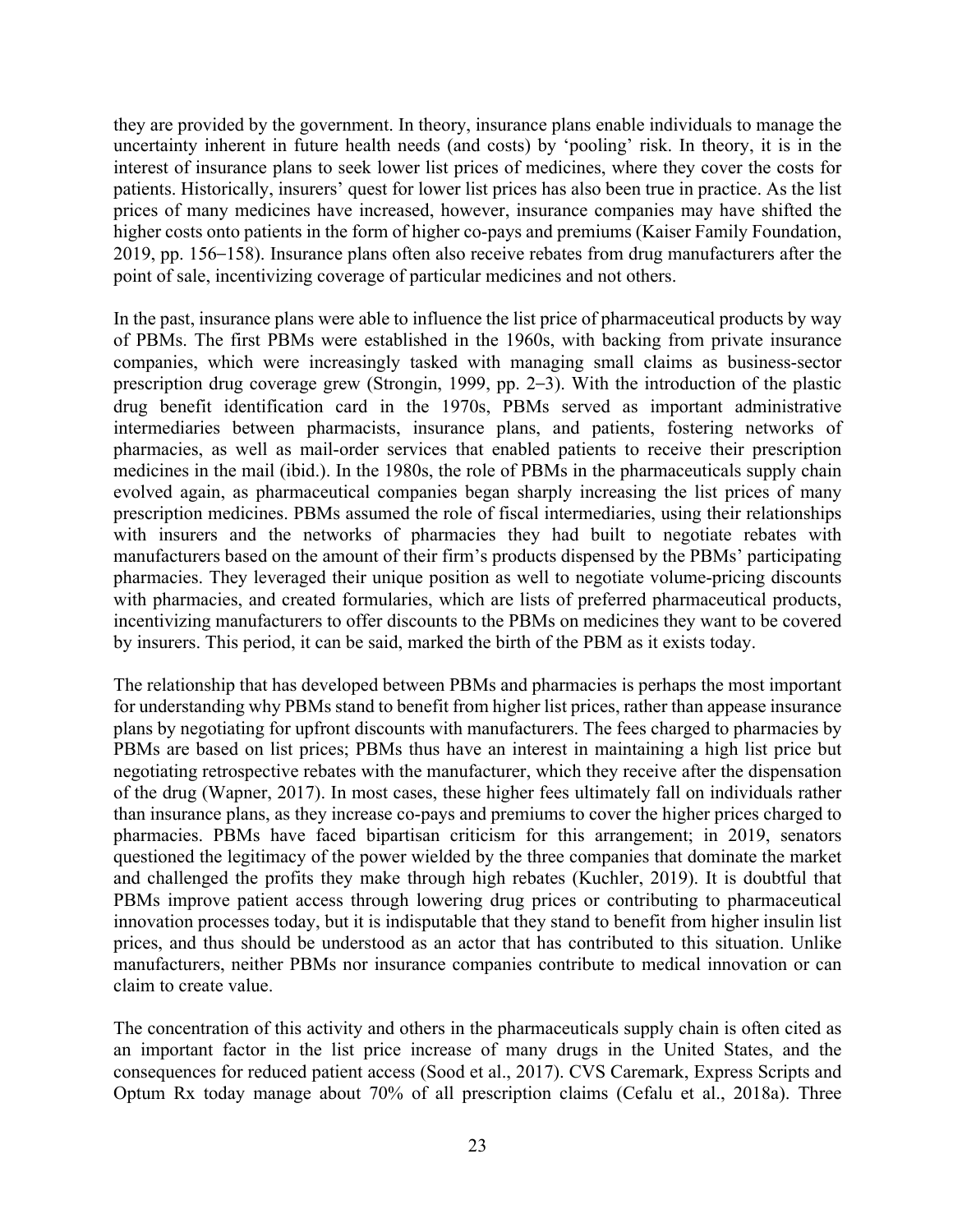wholesalers similarly control 85% of the market; five pharmacies hold 54% of their respective sector; and the market for insurers is increasingly concentrated (Sood et al., 2017). But ultimately, the ability to drive up the prices paid by patients at all, in such a way that not only inhibits access, but fosters the extraction of value by shareholders and other actors in the supply chain that do not contribute to medical innovation processes, is only possible because of the regulatory context discussed at the beginning of this paper. No one argues that a hypothetical state-owned insulin manufacturer would need 'competitors' to keep its products affordable; compulsory licensing and other publicly accountable regulatory-legal tools are instead invoked as possibilities for ensuring access for all. Insulin prices are high – and this benefits financial interests that extract far more value than they help to create – because that is what the political infrastructure allows.

This section has described the functions of actors in the pharmaceuticals supply chain as they relate to the list pricing of insulin, patient access, and medical innovation processes in the United States. The insulin supply chain at present is complicated, and a range of industrial sectors beyond the manufacturer stand to benefit when list prices increase. At every stage of the supply chain, the potential profits available to intermediaries are influenced by the list price set by the manufacturer, and the option to use retrospective rebates in negotiations between actors further harnesses interests in maintaining higher list prices. Wholesale distributors and pharmacies can be considered important as logistical intermediaries in the insulin supply chain, though the possibility of value extraction through them by processes of financialization warrants further research. The same cannot, however, be said for PBMs. This actor has mutated throughout its existence, creating new relationships within the supply chain and adopting new functions ever since its establishment in a period of increased prescription coverage and drug access. Today, it is not clear how this activity contributes to either patient access or medical innovation processes, and it could therefore be considered primarily an extractor of value from patients, government-funded research and other actors involved in drug development and delivery.

#### **5. Conclusions and directions for further research**

This paper has provided an overview of the political economy of analogue insulin access in the current US healthcare system. It has described how the list prices of insulin formulations have changed in recent years, what implications list price increases have for patient access in the context of the pharmaceuticals supply chain in the United States, which actors have benefitted most from list price increases, and the relationship of these actors to medical innovation processes.

In the first section, I showed that the three insulin manufacturers have benefitted from the insulin list price increases of the past decade. With the profitability of list price increases for manufacturers established, I examined how the manufacturers have distributed the higher profits from the sale of higher-priced insulin medicines. First, I considered whether R&D investment had increased as profits from the sale of insulin had grown. The rate of increase in R&D spending for the years 2009-2018 was far lower than the projected additional revenue from insulin described in the first section. The paper showed that, during this period, distributions to shareholders in the form of cash dividends and share repurchases soared. This echoes data produced by Lazonick, Tulum and colleagues on the wider US pharmaceutical industry (Lazonick et al., 2019), and suggests that the manufacturing companies' shareholders have been beneficiaries of list price increases. We should therefore consider that in list price setting the goal of "creating shareholder value" has functioned as an important force for predatory value extraction (Lazonick and Shin, 2020).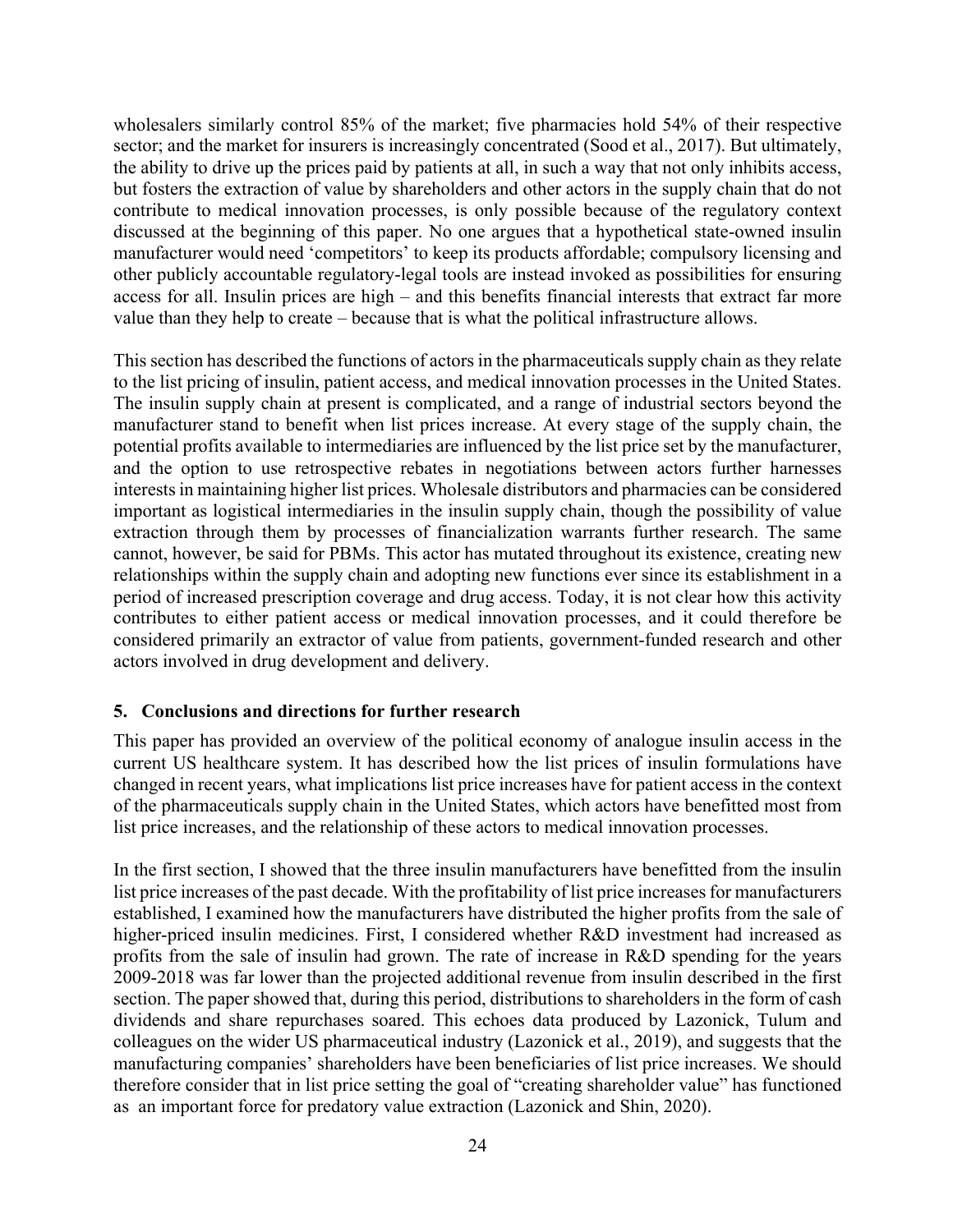The paper then considered Novo Nordisk in further detail, recognizing that its particular ownership structure, in which majority voting rights are held by a company owned wholly by a non-profit industrial foundation, merited further examination. It is clear that Novo Holdings distributes funds to companies that invest in medical R&D, and that the industrial foundation model of corporate governance may provide relative stability through ensuring access to long-term finance. However, this structure has not undermined the extent to which the company has stood to benefit from the insulin list price increases of recent years. Indeed, Novo Group's long-term financial resources have been contingent on insulin price increases. Thus, a tension between innovation and financialization exists at a level beyond the firm and its national institutions, because Novo Nordisk's stability has been contingent on a form of value extraction from diabetes patients in the United States, who have been forced to pay higher prices for life-saving medicines. It may be that high insulin prices are actually funding medical research within the Novo Group, but in this case the decision about how to use the profits from high insulin prices in the United States are being made by a company based in Denmark.

The paper suggests that further research is needed to ascertain the contributions of the life science companies that Novo Holdings invests in to medical innovation and new technologies, particularly in the case of so-called PLIPOs. The development of knowledge through such an investment strategy can be fragmented due to the inconsistency of funding that is dependent on the speculative stock market. It may also become siloed, as developments take place within companies working separately that have incentives within the current intellectual property infrastructure to withhold research developments from other companies. The discovery of new medical treatments by contrast is the result of collective and cumulative learning, which is fostered when companies seek to retain and reinvest in their own capabilities and workers, à la the old economy business model of most pharmaceutical companies in the post-WWII decades (Lazonick, 2009).

In any case, the wider motivations of Novo Nordisk's share repurchases are worthy of further investigation. To what extent does executive remuneration at the company influence share repurchasing, or are such interests held in check through the industrial foundation model of corporate governance (Thomsen et al., 2018)? To what extent are medicine list price increases and share repurchases used as a means of value extraction for the sake of long-term or stable investment, in the face of an impending 'cliff edge', that looms as biosimilar or lower-priced analogue formulations are primed to take over the market? Could high medicine list prices indicate that a financialized firm is in crisis, after pursuing a strategy of prioritizing shareholder value over investment in the internal capabilities necessary to develop new, innovative, safe, effective, affordable and accessible medicines? What are the attributes of organizations that do generate safe, effective, affordable and accessible medicines?

After establishing how shareholders extract value from manufacturing companies, the paper considered the role that other actors play in the insulin supply chain and medical innovation processes. It is surprising how little research and data exist describing the relationship between value creation and value extraction of the actors that exist between the government-funded research underpinning new drug formulations, the manufacturers, and patients. The study of the role of PBMs in creating an imbalance between value creation and value extraction is worthwhile research priority: Quantitatively, how influential are they in the determination of list prices? What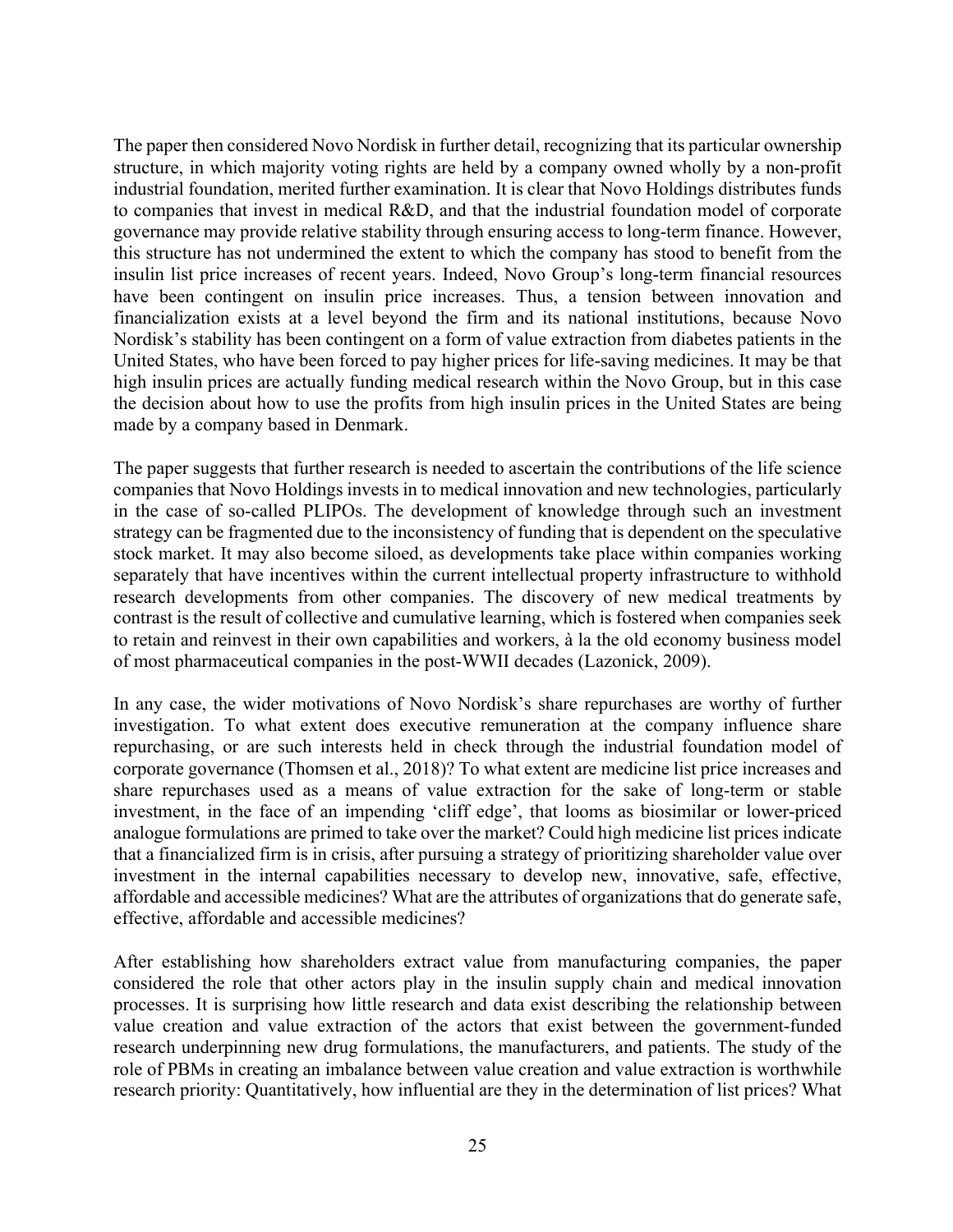proportion of list prices are distributed to this activity? To what extent can financial interests and maximizing shareholder value be said to steer their influence on list price determinations, and what does this tell us about the relationship between value creation and value extraction within the United States medicines supply chain?

Initial research for this paper began in April 2019, shortly before the introduction of the first generic analogue insulin product. An earlier iteration hypothesized that the high list prices set by the three insulin manufacturers for their insulin products may be a manifestation of the financialized corporate governance model in crisis – a model that, to varying degrees, all three insulin manufacturers described in this paper had adopted. This model prioritizes meeting "shareholder expectations" for value extraction above investment in the productive capabilities necessary for innovation. Increasing list prices can be a symptom of such a model, summed up by pharmaceutical industry consultant Bernard Munos in 2016 as follows:

Most [drug companies] do not produce enough innovation to grow. In fact, half of them are shrinking. They try to mitigate this by escalating prices, which is dangerous. I think industry is misjudging the anger that its practices are creating. The risk of a backlash is real. (Bender, 2016, p. 59)

Depending on the actual contribution of the companies that Novo Holdings distributes finance to, such a situation may well be manifest in the case of Novo Nordisk. Increasing list prices to "maximize shareholder value" could only be regarded as predatory value extraction, because value extraction from the buyer through the price of insulin is not justified by value creation (i.e. the quality and accessibility of the product). Nonetheless, prices can only go *so high,* even in the United States with its conspicuous lack of price controls, and list price growth cannot last forever. Without a commitment to R&D that matched the company's distributions to shareholders, how could value extraction be sustained? This is a paradox of the financialized corporation. Novo Nordisk relies on sales of insulin for more than 60% of its revenue, and without the ability to determine the list prices of insulin formulations in a health care system so unlike the one in the Scandinavian country where it is headquartered, where will profits come from in the future? The company saw some success following the launch of two new products for the treatment of type-2 diabetes last year, but for growth rates to continue at the rate seen by the company during the years that list prices of insulin products were hiked will require similar list price increases for its type-2 diabetes product range and/or higher prescribing rates of type-2 diabetes and obesity medicines. The latter strategy relies on increased prevalence and diagnosis of type-2 diabetes and obesity.

Clearly, our understanding of the tensions inherent in innovation and financialization would benefit from in-depth studies of the organizational integration, resource distributions and strategic decisions (Lazonick, 2017, pp. 14–19) of the three companies that make up the insulin industry. Future research might draw on other studies exploring this tension in other therapeutic areas and geographies (Lazonick et al., 2019; Roy and King, 2016; Tulum, 2018; Tulum and Lazonick, 2018).

The insulin industry warrants further research because its pricing decisions and the distribution of profits from higher list prices among shareholders, innovative capabilities and other actors along the pharmaceuticals supply chain not only matter for patients, but likely hold important lessons for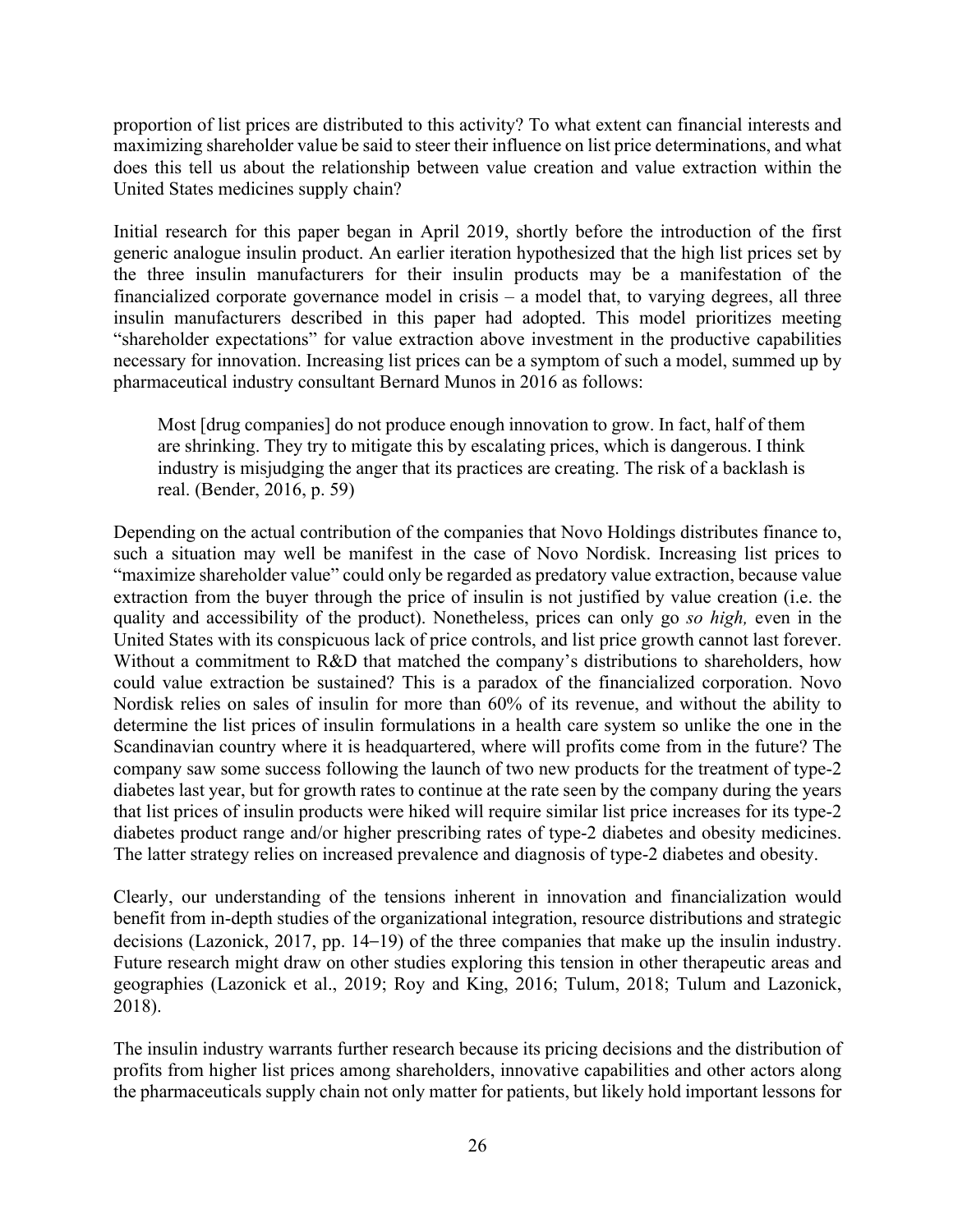other actors with an interest in medical innovation processes, as well as industries that have adopted corporate governance models that prioritize the interests of shareholders above all else. The analysis presented in this paper suggests that financialization could be considered the enemy of not only the development of new products that will be available to patients in the future, but also the affordability of products that are on the market now. This tension ultimately forces us to analyze the social conditions that enable innovation in the development and delivery of safe, effective and affordable drugs.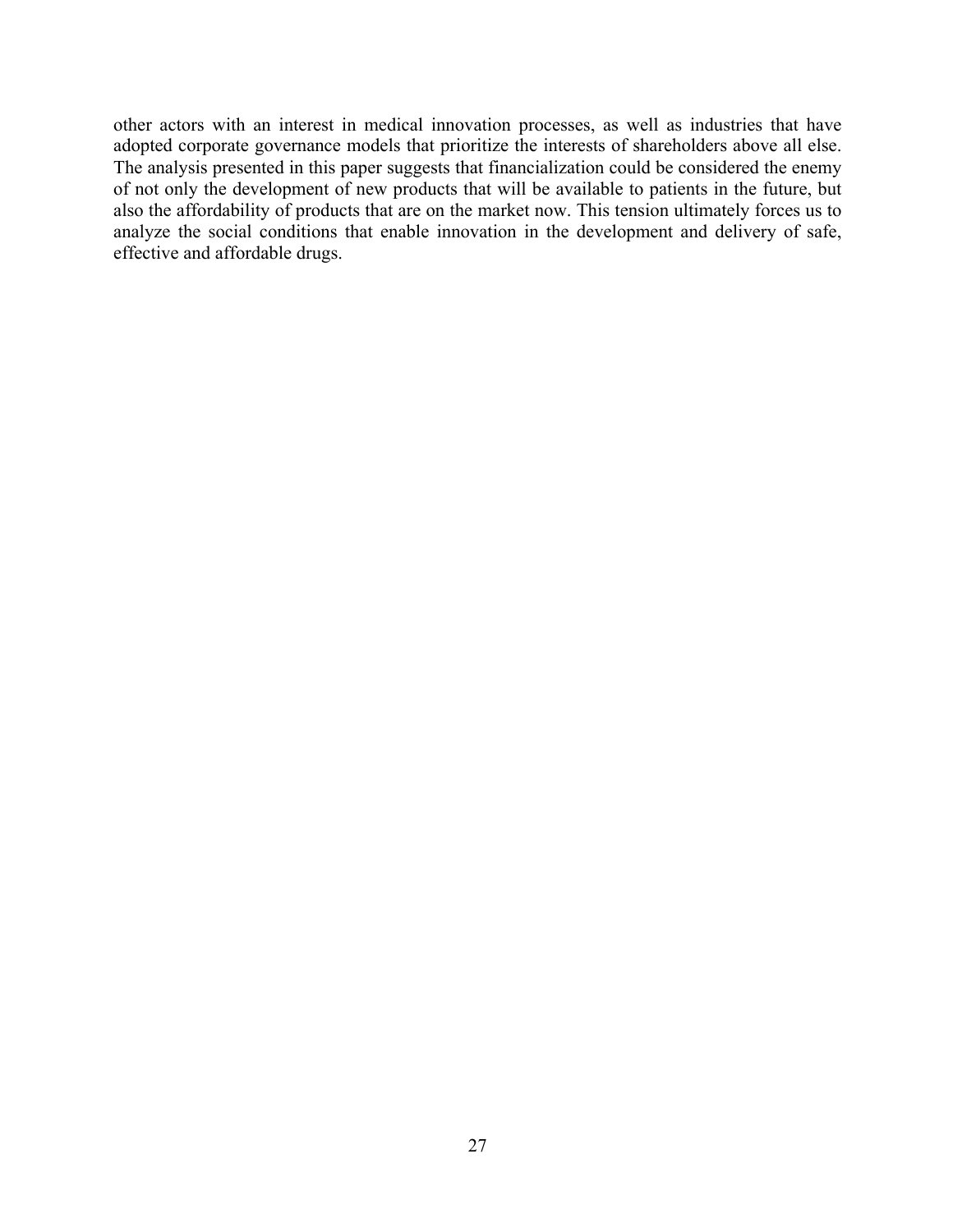#### **References**

- American Diabetes Association, 2019. Statistics About Diabetes. Available from: https://www.diabetes.org/resources/statistics/statistics-about-diabetes. [Accessed 1.26.20].
- Bender, E., 2016. Change big pharma. *Nature.* 533, p.59. Available from: https://doiorg.ep.fjernadgang.kb.dk/10.1038/533S59a. [Accessed 1 December 2019].
- Bliss, M., 2019. *The Discovery of Insulin: The Twenty-fifth Anniversary Edition.* University of Toronto Press, Toronto.
- Brissova, M., Haliyur, R., Saunders, D., Shrestha, S., Dai, C., Blodgett, D.M., Bottino, R., Campbell-Thompson, M., Aramandla, R., Poffenberger, G., Lindner, J., Pan, F.C., von Herrath, M.G., Greiner, D.L., Shultz, L.D., Sanyoura, M., Philipson, L.H., Atkinson, M., Harlan, D.M., Levy, S.E., Prasad, N., Stein, R., Powers, A.C., 2018. α Cell Function and Gene Expression Are Compromised in Type 1 Diabetes*. Cell Reports*. 22, pp. 2667– 2676. Available from: https://doi.org/10.1016/j.celrep.2018.02.032. [Accessed 14 November 2019].
- Broberg, M.B., Dohm, K., 2019. Private fonde betaler en større del af forskningen. *Jyllands-Posten*. Available from: https://jyllands-posten.dk/indland/ECE11549035/Private-fondebetaler-en-st%C3%B8rre-del-af-forskningen/. [Accessed 15 September 2019].
- CDC, 2020. National Diabetes Statistics Report 2020: Estimates of diabetes and its burden in the United States. *Centers for Disease Control and Prevention.* Available from: https://www.cdc.gov/diabetes/pdfs/data/statistics/national-diabetes-statistics-report.pdf. [Accessed 3 March 2020].
- CDC, 2019. Health Insurance Coverage: Early Release of Estimates From the National Health Interview Survey, 2014-2017. *Centers for Disease Control and Prevention.* Available from: https://www.cdc.gov/nchs/nhis/releases.htm. [Accessed 20 March 2020].
- Cefalu, W.T., Dawes, D.E., Gavlak, G., Goldman, D., Herman, W.H., Nuys, K.V., Powers, A.C., Taylor, S.I., Yatvin, A.L., 2018a. Insulin Access and Affordability Working Group: Conclusions and Recommendations. *Diabetes Care.* Available from: https://doi.org/10.2337/dci18-0019. [Accessed 23 December 2019].
- Cefalu, W.T., Dawes, D.E., Gavlak, G., Goldman, D., Herman, W.H., Van Nuys, K., Powers, A.C., Taylor, S.I., Yatvin, A.L., 2018b. Erratum. Insulin Access and Affordability Working Group: Conclusions and Recommendations. *Diabetes Care.* 41(8), pp. 1299– 1311. Diabetes Care 41, 1831. https://doi.org/10.2337/dc18-er08
- Cleary, E.G., Beierlein, J.M., Khanuja, N.S., McNamee, L.M., Ledley, F.D., 2018. Contribution of NIH funding to new drug approvals 2010–2016. *Proceedings of the National Academy of Sciences of the United States of America.* 115(10), pp. 2329–2334. Available from: https://doi.org/10.1073/pnas.1715368115. [Accessed 23 December 2019].
- Cleary, E.G., Jackson, M., Acevedo, A., Ledley, F.D., 2020. Characterizing the public sector contribution to drug discovery and development: the role of government as a first investor. *Institute for New Economic Thinking*. Available from: https://www.ineteconomics.org/uploads/papers/Public-sector-contribution-to-drugdiscovery-and-development.pdf. [Accessed 30 March 2020].
- DiMasi, J.A., Grabowski, H.G., Hansen, R.W., 2016. Innovation in the pharmaceutical industry: New estimates of R&D costs. *Journal of Health Economics.* 47, pp. 20–33. Available from: https://doi.org/10.1016/j.jhealeco.2016.01.012. [Accessed 19 April 2019].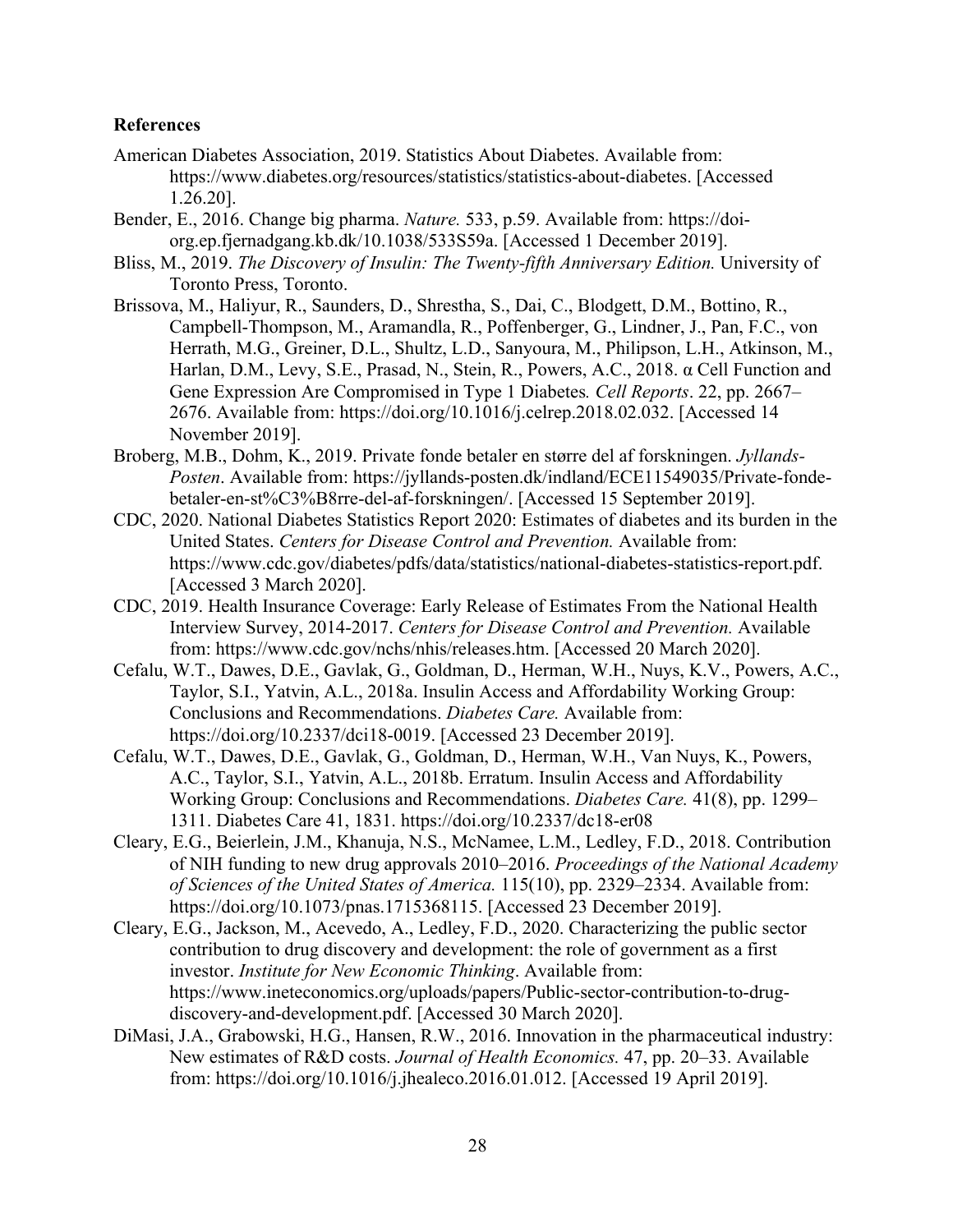- Eli Lilly, 2020. Lilly expands insulin affordability options with lower-priced versions of Humalog® Mix75/25TM KwikPen® and Humalog® Junior KwikPen®. *Eli Lilly and Company.* Available from: https://investor.lilly.com/news-releases/news-releasedetails/lilly-expands-insulin-affordability-options-lower-priced. [Accessed 26 January 2020].
- Eli Lilly, 2019. Eli Lilly and Company: 2018 Financial Report. Available from: https://investor.lilly.com/financial-information/annual-reports. [Accessed 21 September 2019].
- Fried, M., 2018. Prescription for poverty: Drug companies as tax dodgers, price gougers, and influence peddlers. *Oxfam International.* Available from: https://doi.org/10.1163/2210- 7975\_HRD-9824-20180019. [Accessed 21 September 2019].
- Friedman, M., 1970. The Social Responsibility of Business Is to Increase Its Profits. *The New York Times Magazine.* September 13, 1970.
- Fuglesten Biniek, J., Johnson, W., 2019. Spending on Individuals with Type 1 Diabetes and the Role of Rapidly Increasing Insulin Prices. *Health Care Cost Institute.* Available from: https://healthcostinstitute.org/diabetes-and-insulin/spending-on-individuals-with-type-1 diabetes-and-the-role-of-rapidly-increasing-insulin-prices. [Accessed 21 September 2019].
- Fullerton, B., Siebenhofer, A., Jeitler, K., Horvath, K., Semlitsch, T., Berghold, A., Plank, J., Pieber, T.R., Gerlach, F.M., 2016. Short‐acting insulin analogues versus regular human insulin for adults with type 1 diabetes mellitus. *Cochrane Database of Systematic Reviews.* Available from: https://doi.org/10.1002/14651858.CD012161. [Accessed 28 February 2020].
- Goodman, J., 2003. 'Pharmaceutical Industry'. *In*: Cooter, R., Pickstone, J.V. (Eds.), *Companion to Medicine in the Twentieth Century.* Taylor & Francis: Abingdon, United Kingdom. pp. 141–154.
- Gotham, D., Barber, M.J., Hill, A., 2018. Production costs and potential prices for biosimilars of human insulin and insulin analogues. BMJ Global Health. 3:e000850. Available from: https://doi.org/10.1136/bmjgh-2018-000850. [Accessed 30 March 2020].
- Harris, G., 2001. Cost of Developing New Medicine Swelled To \$802 Million, Research Study Reports. *Wall Street Journal.* December 1, 2001. Available from: https://www.wsj.com/articles/SB1007336440403996240. [Accessed 30 March 2020].
- Herkert, D., Vijayakumar, P., Luo, J., Schwartz, J.I., Rabin, T.L., DeFilippo, E., Lipska, K.J., 2019. Cost-Related Insulin Underuse Among Patients With Diabetes. JAMA Internal Medicine. 179(1), pp. 112–114. Available from: https://doi.org/10.1001/jamainternmed.2018.5008. [Accessed 30 March 2020].
- Hernandez, I., San-Juan-Rodriguez, A., Good, C.B., Gellad, W.F., 2020. Changes in List Prices, Net Prices, and Discounts for Branded Drugs in the US, 2007-2018. JAMA 323(9), pp. 854–862. Available from: https://doi.org/10.1001/jama.2020.1012. [Accessed 20 March 2020].
- Hopkins, M., Lazonick, W., 2016. The Mismeasure of Mammon: Uses and Abuses of Executive Pay Data. *Institute for New Economic Thinking.* Available from: https://www.ineteconomics.org/uploads/papers/WP\_49\_Hopkins\_Lazonick\_August\_29.p df. [Accessed 20 March 2020].
- Hopkins, M., Lazonick, W., 2015. Who Invests in the High-Tech Knowledge Base? *Institute for New Economic Thinking*. Available from: http://dx.doi.org/10.2139/ssrn.2638091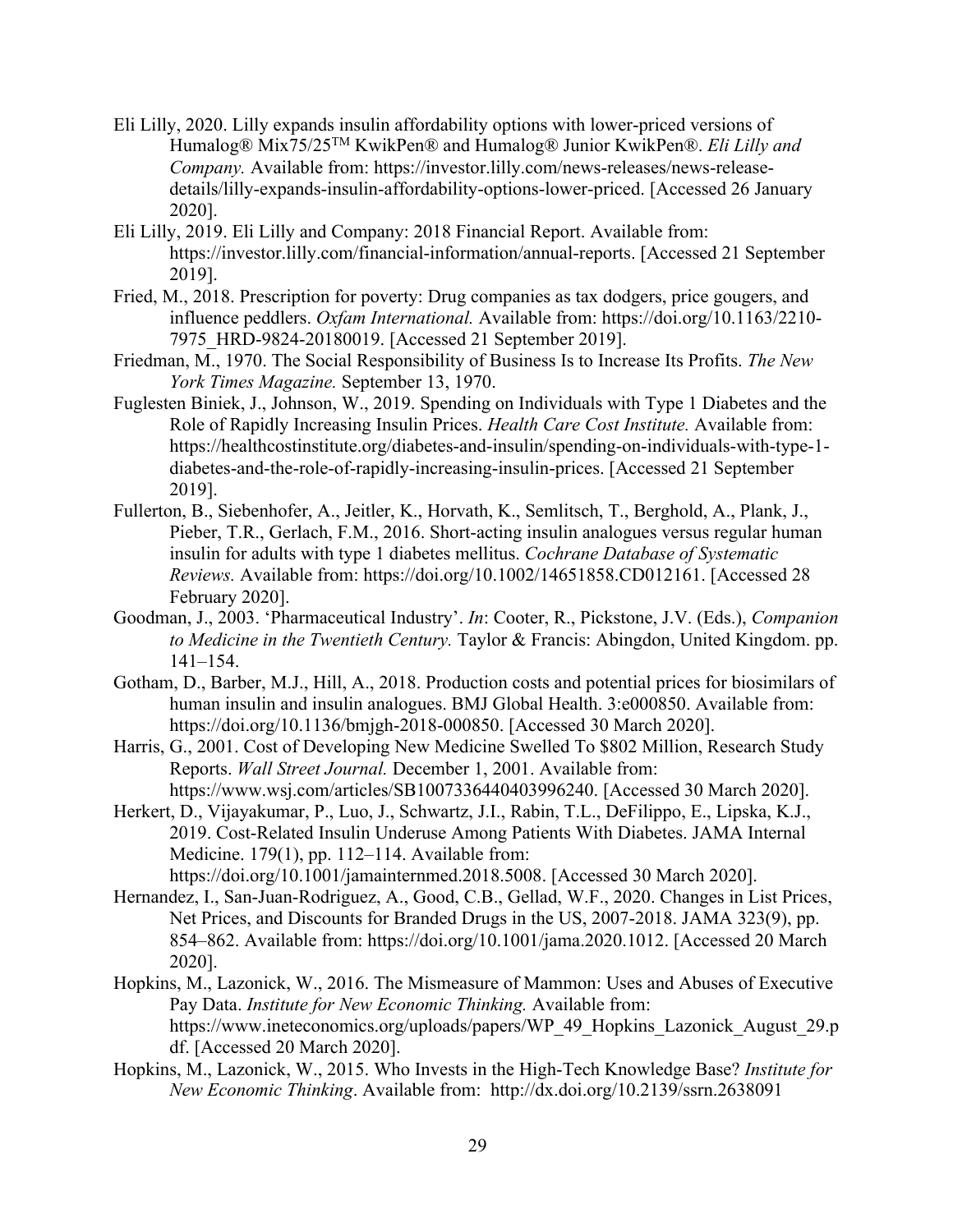- Hua, X., Carvalho, N., Tew, M., Huang, E.S., Herman, W.H., Clarke, P., 2016. Expenditures and Prices of Antihyperglycemic Medications in the United States: 2002-2013. JAMA 315(1), pp. 1400–1402. Available from: https://doi.org/10.1001/jama.2016.0126. [Accessed 21 September 2019].
- Hughes, S.S., 2011. *Genentech: The Beginnings of Biotech*. University Of Chicago Press, Chicago.
- Jaffe, A.B., Fogarty, M.S., Banks, B.A., 1998. Evidence from Patents and Patent Citations on the Impact of NASA and Other Federal Labs on Commercial Innovation. *The Journal of Industrial Economics*. 46(2), pp.183–205. Available from: https://doi.org/10.1111/1467- 6451.00068. [Accessed 20 September 2019].
- Jensen, M.C., 1986. Agency Costs of Free Cash Flow, Corporate Finance, and Takeovers. *The American Economic Review.* 76(2), pp. 323–329. Available from: https://www-jstororg.ep.fjernadgang.kb.dk/stable/1818789. [Accessed 19 March 2020].
- Kaiser Family Foundation, 2019. 2019 Employer Health Benefits Survey. *Kaiser Family Foundation*. Available from: https://www.kff.org/report-section/ehbs-2019-summary-offindings/. [Accessed 17 January 2020].
- Kaiser Family Foundation, 2005. Follow the Pill: Understanding the U.S. Commercial Pharmaceutical Supply Chain. *Kaiser Family Foundation.* Available from: https://www.kff.org/wp-content/uploads/2013/01/follow-the-pill-understanding-the-u-scommercial-pharmaceutical-supply-chain-report.pdf. [Accessed 2 February 2020].
- Kelly, M., 2019. Kelly Introduces MAGIC Act to Make Generic Insulin a Reality. *The Website of Congressman Mike Kelly*. Available from: https://kelly.house.gov/press-release/kellyintroduces-magic-act-make-generic-insulin-reality. [Accessed 16 January 2020].
- Kennedy, J., Morgan, S., 2006. A cross-national study of prescription nonadherence due to cost: Data from the joint Canada-United States survey of health. *Clinical Therapeutics.* 28, pp. 1217–1224. Available from: https://doi.org/10.1016/j.clinthera.2006.07.009. [Accessed 17 September 2020].
- Kuchler, H., 2019. Pharmacy benefit managers face bipartisan criticism. *Financial Times.*  Available from: https://www.ft.com/content/a65d6fcc-5ade-11e9-939a-341f5ada9d40. [Accessed 13 January 2020].
- Langreth, R., 2011. Novo Nordisk's Medical Miracle. *Forbes.* February 9, 2011. Available from: https://www.forbes.com/forbes/2011/0228/features-lars-sorensen-novo-nordisk-medicalmiracle.html#ae27362291ff. [Accessed 15 February 2020].

Lazonick, W., 2020. Is the most unproductive firm the foundation of the most efficient economy? How Penrosian learning confronts the neoclassical absurdity. *The Institute for New Economic Thinking.* Available from: https://www.ineteconomics.org/uploads/papers/WP\_111-Lazonick-Penrose-Neoclassical-Fallacy.pdf. [Accessed 20 March 2020].

- Lazonick, W., 2017. Innovative Enterprise and Sustainable Prosperity. *Institute for New Economic Thinking.* Available from: https://www.ineteconomics.org/uploads/papers/Lazonick-Innovative-Enterprise-and-Sustainable-Prosperity-INET-20171010.pdf. [Accessed 21 March 2020].
- Lazonick, W., 2016. Innovative Enterprise or Sweatshop Economics?: In Search of Foundations of Economic Analysis. *Challenge*. 59(2), pp. 65–114. Available from: https://doi.org/10.1080/05775132.2016.1147297. [Accessed 22 March 2020].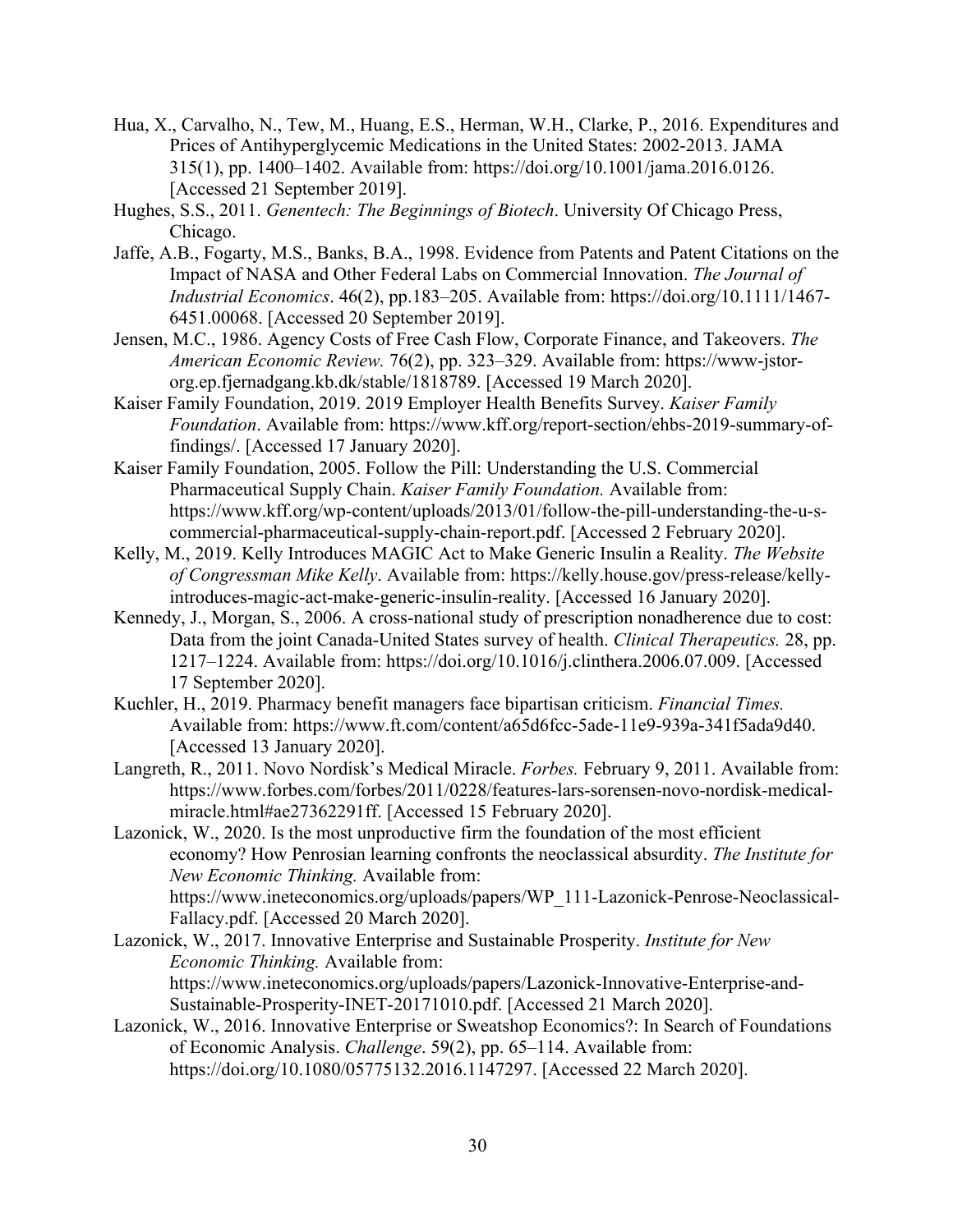- Lazonick, W., 2015. Stock buybacks: From retain-and reinvest to downsize-and-distribute. *Center for Effective Public Management, Brookings Institution.* Available from: https://www.brookings.edu/research/stock-buybacks-from-retain-and-reinvest-todownsize-and-distribute/. [Accessed 25 May 2019].
- Lazonick, W., 2014. Profits Without Prosperity: How Stock Buybacks Manipulate the Market and Leave Most Americans Worse Off. Presented at the Annual Conference of the Institute for New Economic Thinking, The Academic-Industry Research Network and University of Massachusetts Lowell, Toronto.
- Lazonick, W., 2009. *Sustainable Prosperity in the New Economy: Business Organization and High-Tech Employment in the United States.* W.E. Upjohn Institute: Michigan, United States.
- Lazonick, W., Hopkins, M., Jacobsen, K., Erdem Sakinç, M., Tulum, Ö., 2017a. US Pharma's Business Model: Why It Is Broken, and How It Can Be Fixed. *European Union Horizon 2020, European Union.* Available from: http://www.isigrowth.eu/wpcontent/uploads/2017/06/working\_paper\_2017\_13.pdf. [Accessed 30 March 2020].
- Lazonick, W., Hopkins, M., Jacobson, K., Sakinç, M.E., Tulum, Ö., 2017b. US Pharma's Financialized Business Model. *Institute for New Economic Thinking.* Available from: https://www.ineteconomics.org/research/research-papers/us-pharmas-financializedbusiness-model. [Accessed 31 March 2020].
- Lazonick, W., Hopkins, M., Jacobson, K., Sakinç, M.E., Tulum, Ö., 2016. Life Sciences? How "Maximizing Shareholder Value" Increases Drug Prices, Restricts Access, and Stifles Innovation. *Submission to the United Nations Secretary-General's High-Level Panel on Access to Medicines.*
- Lazonick, W., Mazzucato, M., 2013. The risk-reward nexus in the innovation-inequality relationship: who takes the risks? Who gets the rewards? *Industrial Corporate Change.* 22(4), pp. 1093–1128. Available from: https://doi.org/10.1093/icc/dtt019. [Accessed 22 March 2020].
- Lazonick, W., O'Sullivan, M., 2000. Maximizing shareholder value: a new ideology for corporate governance. *Economy and Society.* 29(1), pp. 13–35. Available from: https://doi.org/10.1080/030851400360541. [Accessed 12 April 2019].
- Lazonick, W., Shin, J.-S., 2020. *Predatory Value Extraction: How the Looting of the Business Enterprise Became the US Norm and How Sustainable Prosperity Can Be Restored.* Oxford University Press: New York, United States.
- Lazonick, W., Tulum, Ö., 2011. US biopharmaceutical finance and the sustainability of the biotech business model. *Research Policy*. 40(9), pp. 1170–1187. Available from: https://doi.org/10.1016/j.respol.2011.05.021. [Accessed 21 September 2019].
- Lazonick, W., Tulum, Ö., Hopkins, M., Sakinç, M.E., Jacobsen, K., 2019. Financialization of the U.S. Pharmaceutical Industry. *Institute for New Economic Thinking*. Available from: https://www.ineteconomics.org/perspectives/blog/financialization-us-pharma-industry. [Accessed 13 January 2020].
- Lee, B., 2019. How Much Does Insulin Cost? Here's How 23 Brands Compare. *GoodRx*.
- Lilly Endowment Inc., 2020. About us. Available from: https://lillyendowment.org/about/. [Accessed 9 March 2020].
- Link, A.N., Siegel, D.S., Van Fleet, D.D., 2011. Public science and public innovation: Assessing the relationship between patenting at U.S. National Laboratories and the Bayh-Dole Act.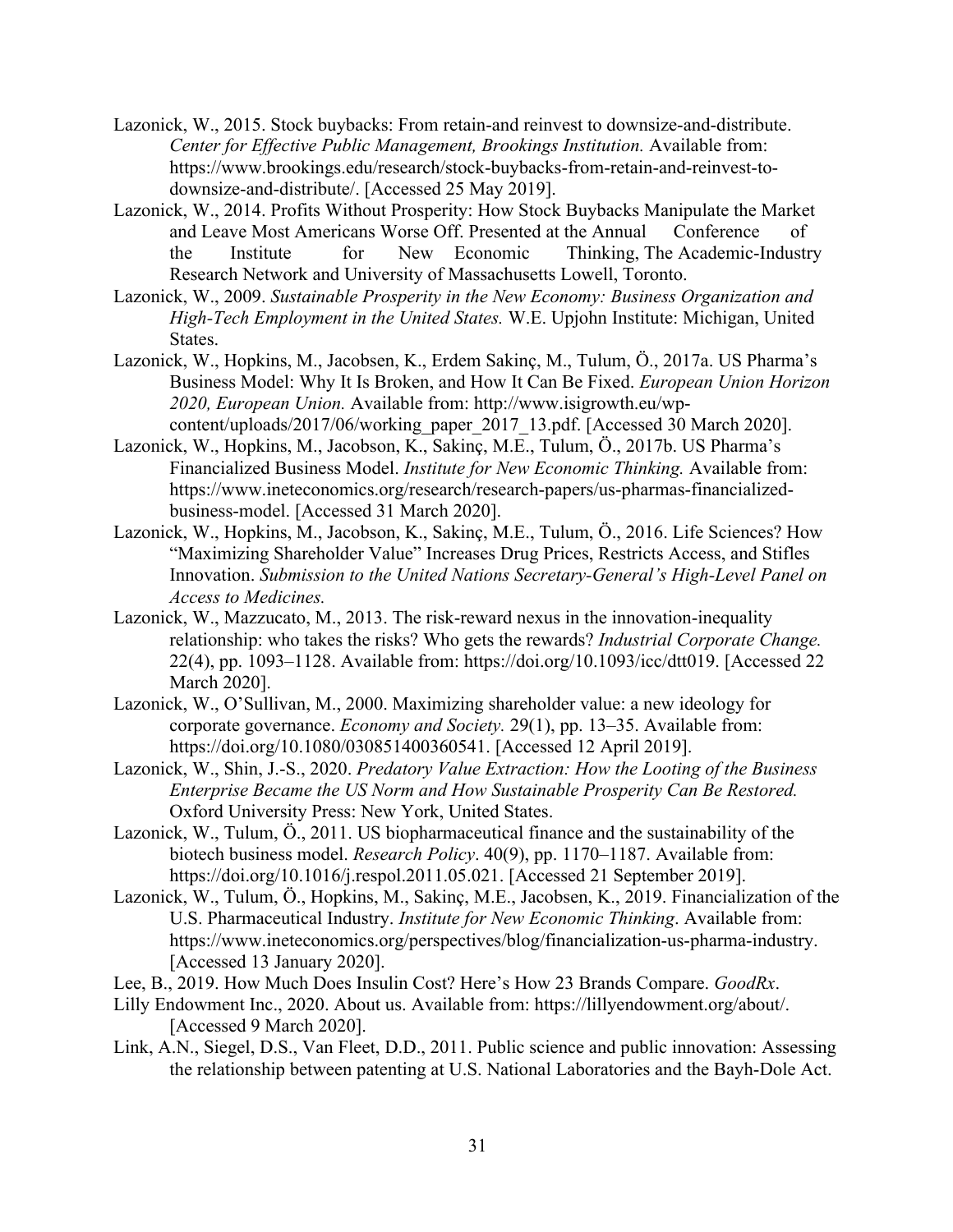*Research Policy*. 40(8), pp. 1094–1099. Available from:

https://doi.org/10.1016/j.respol.2011.05.011. [Accessed 31 March 2020].

- Loftus, P., Roland, 2016. Insulin Prices Soar While Drugmakers' Share Stays Flat. *Wall Street Journal.* Available from: https://www.wsj.com/articles/insulin-prices-soar-whiledrugmakers-share-stays-flat-1475876764. [Accessed 20 November 2019].
- Malerba, F., Orsenigo, L., 2015. The evolution of the pharmaceutical industry. *Business History*. 57(1), pp. 664–687. Available from: https://doi.org/10.1080/00076791.2014.975119. [Accessed 6 May 2019].
- Mattner, J., Mohammed, J.P., Fusakio, M.E., Giessler, C., Hackstein, C.-P., Opoka, R., Wrage, M., Schey, R., Clark, J., Fraser, H.I., Rainbow, D.B., Wicker, L.S., 2019. Genetic and functional data identifying Cd101 as a type 1 diabetes (T1D) susceptibility gene in nonobese diabetic (NOD) mice. *PLoS Genetics.* 15(1):e1008178. Available from: https://doi.org/10.1371/journal.pgen.1008178. [Accessed 21 March 2019].
- Mazzucato, M., 2018. *The Entrepreneurial State: Debunking Public vs. Private Sector Myths.* Penguin: London, United Kingdom.
- Milford, P., 2012. Mylan, Pfizer Reach Epinephrine-Pen Settlement With Teva. *Bloomberg.*  Available from: https://www.bloomberg.com/news/articles/2012-04-26/mylan-pfizerannounce-epinephrine-pen-settlement-with-teva-1-. [Accessed 30 March 2020].
- Millman, J., 2014. Does it really cost \$2.6 billion to develop a new drug? *Washington Post.* Available from: https://www.washingtonpost.com/news/wonk/wp/2014/11/18/does-itreally-cost-2-6-billion-to-develop-a-new-drug/. [Accessed 26 November 2019].
- Mowery, D.C., Nelson, R.R., Sampat, B.N., Ziedonis, A.A., 2004. *Ivory Tower and Industrial Innovation: University-Industry Technology Transfer Before and after the Bayh-Dole Act.* Stanford University Press: Palo Alto, United States.
- Naci, H., Carter, A.W., Mossialos, E., 2015. Why the drug development pipeline is not delivering better medicines. *BMJ.* 351:h5542. Available from: https://doi.org/10.1136/bmj.h5542. [Accessed 25 November 2019].
- NICE, 2020. Type 2 diabetes in adults: management. *NICE Guidance.* Available from: https://www.nice.org.uk/guidance/ng28. [Accessed 25 March 2020].
- Novo Holdings, 2020. Investments. Available from: https://www.novoholdings.dk/investments/. [Accessed 10 February 2020].
- Novo Nordisk, 2020. Novo Nordisk Annual Report 2019. Available from: https://www.novonordisk.com/annual-report.html. [Accessed 30 March 2020].
- Novo Nordisk, 2019a. Novo Nordisk launching additional US insulin affordability offerings in January 2020. Available from: http://www.novonordisk-us.com/media/newsreleases.html. [Accessed 26 January 2020].
- Novo Nordisk, 2019b. Novo Nordisk Annual Report 2018. Available from: https://www.novonordisk.com/content/dam/Denmark/HQ/investors/irmaterial/annual\_rep ort/2019/NN-AR18\_UK\_Online.pdf. [Accessed 10 February 2020].
- Novo Nordisk, 2019c. Novo Nordisk A Focused Healthcare Company. Available from: https://www.novonordisk.com/content/dam/Denmark/HQ/investors/irmaterial/investor\_pr esentations/2019/20190201\_Q4%202018%20roadshow%20presentation.pdf. [Accessed 10 February 2020].
- Novo Nordisk Fonden, 2019. The Grant Report 2018. Available from: https://novonordiskfonden.dk/wp-content/uploads/UK\_GRANT\_REPORT\_2018.pdf. [Accessed 10 February 2020].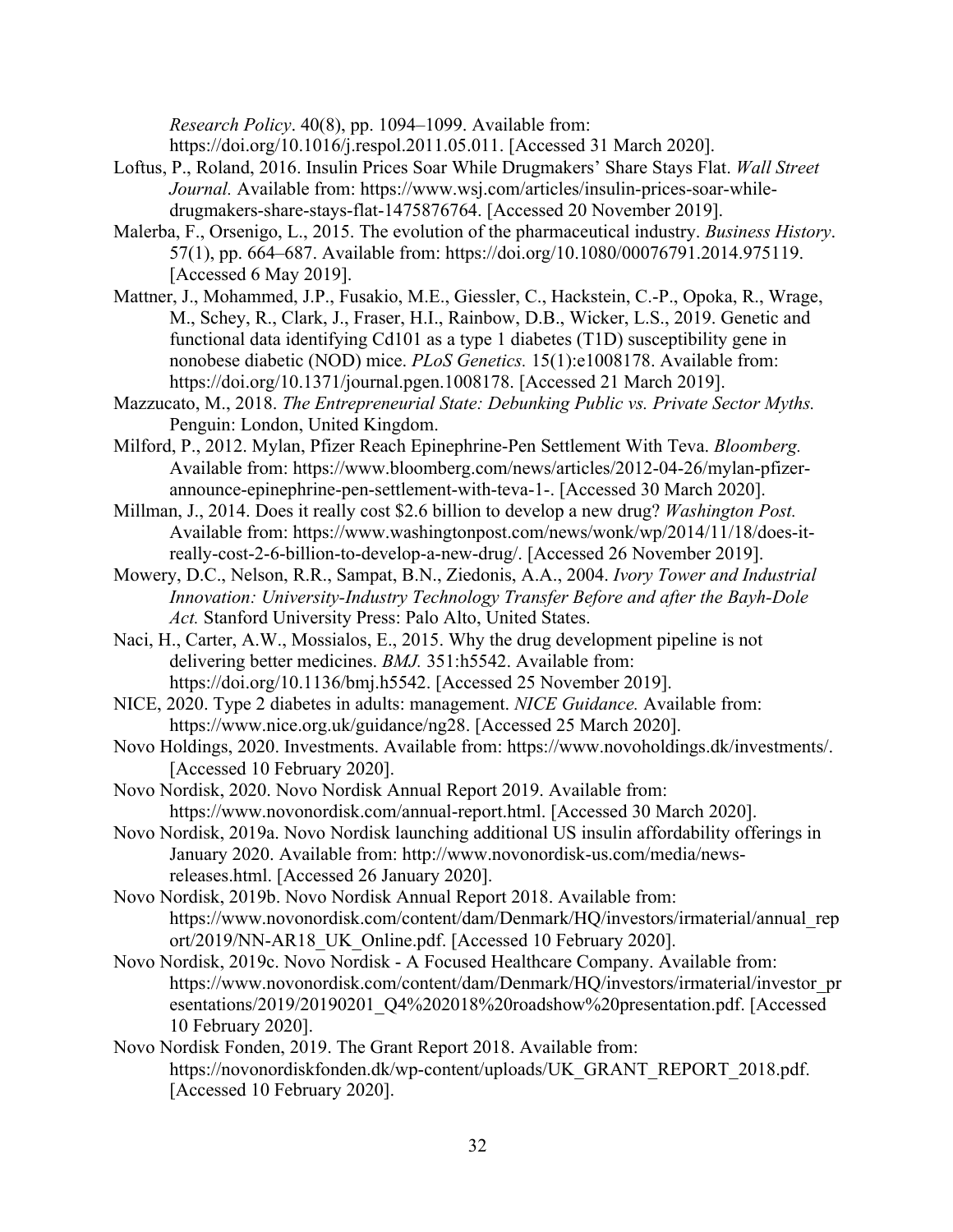Obitsø, O., 2018. Forskningen styres i stigende grad af politikere og store virksomheder. *Magisterbladet.* Available from: https://www.magisterbladet.dk/aktuelt/2018/oktober/forskningen-styres-i-stigende-gradaf-politikere-og-store-virksomheder. [Accessed 30 January 2020].

- Owen, G., Hopkins, M.M., 2016. *Science, the State and the City: Britain's Struggle to Succeed in Biotechnology.* Oxford University Press: Oxford, United Kingdom.
- Penrose, E., 2009. *The Theory of the Growth of the Firm.* Fourth Edition. Oxford University Press: New York.
- Pesenacker, A.M., Chen, V., Gillies, J., Speake, C., Marwaha, A.K., Sun, A., Chow, S., Tan, R., Elliott, T., Dutz, J.P., Tebbutt, S.J., Levings, M.K., 2019. Treg gene signatures predict and measure type 1 diabetes trajectory. JCI Insight. 4(1). Available from: https://doi.org/10.1172/jci.insight.123879. [Accessed 21 March 2020].
- Pharmaceutical Technology, 2016. The world's top selling diabetes drugs. Pharmaceutical Technology. Available from: https://www.pharmaceuticaltechnology.com/features/featurethe-worlds-top-selling-diabetes-drugs-4852441/. [Accessed 20 March 2020].
- PhRMA, 2019. Biopharmaceuticals in Perspective. *Pharmaceutical Research and Manufacturers of America.* Available from: http://phrmadocs.phrma.org/files/dmfile/PhRMA\_2019\_ChartPack\_Final.pdf. [Accessed 30 March 2020].
- Pisano, G.P., 2006. *Science Business: The Promise, the Reality, and the Future of Biotech.*  Harvard Business School Press: Massachusetts, United States.
- Pollack, A., 2016. Mylan Raised EpiPen's Price Before the Expected Arrival of a Generic. *The New York Times.* Available from: https://www.nytimes.com/2016/08/25/business/mylanraised-epipens-price-before-the-expected-arrival-of-a-generic.html. [Accessed 12 April 2019].
- Pollack, A., 2015. Drug Goes From \$13.50 a Tablet to \$750, Overnight. *The New York Times.* Available from: https://www.nytimes.com/2015/09/21/business/a-huge-overnightincrease-in-a-drugs-price-raises-protests.html. [Accessed 12 April 2019].
- Ramsey, L., 2017. The prices for life-saving diabetes medications have increased again. *Business Insider.* May 15, 2017. Available from: https://finance.yahoo.com/news/prices-lifesaving-diabetes-medications-192331334.html. [Accessed 30 March 2020].
- Ramsey, L., 2016a. A 93-year-old drug that can cost more than a mortgage payment tells us everything that's wrong with American healthcare. Business Insider. *September 16, 2016.*  Available from: https://www.businessinsider.my/insulin-prices-increase-2016-9. [Accessed 30 March 2020].
- Ramsey, L., 2016b. There's something odd about the way insulin prices change. *Business Insider Singapore.* Available from: https://www.businessinsider.sg/rising-insulin-prices-trackcompetitors-closely-2016-9/. [Accessed 12 May 2019].
- Randall, L., Begovic, J., Hudson, M., Smiley, D., Peng, L., Pitre, N., Umpierrez, D., Umpierrez, G., 2011. Recurrent diabetic ketoacidosis in inner-city minority patients: behavioral, socioeconomic, and psychosocial factors. *Diabetes Care.* 34(9), pp. 1891–1896. Available from: https://doi.org/10.2337/dc11-0701. [Accessed 12 September 2019].
- Reuters, 2018. Teva prices EpiPen generic at \$300, same price as Mylan generic. *Reuters.* November 27, 2018. Available from: https://www.reuters.com/article/us-teva-pharm-ind-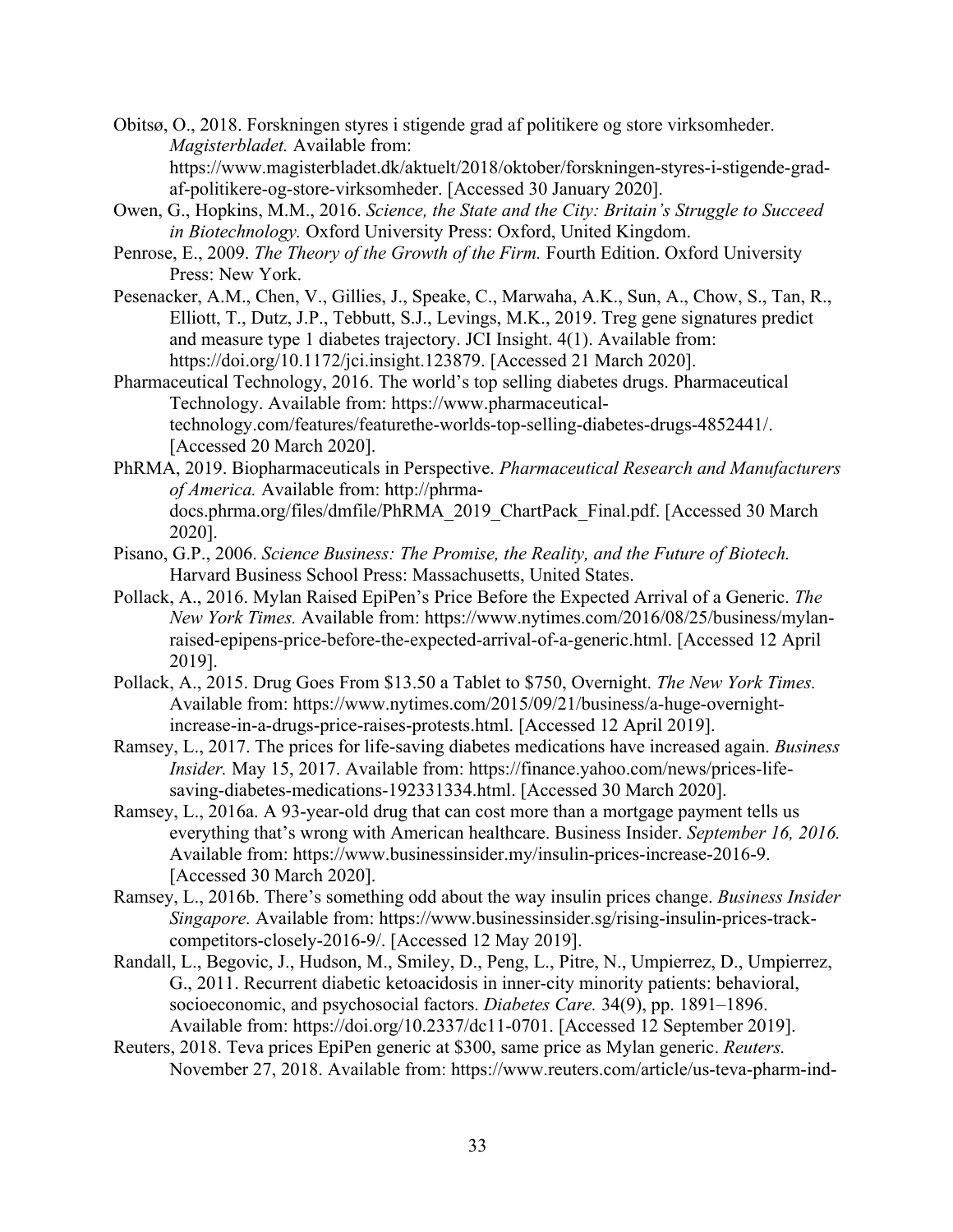epipen/teva-prices-epipen-generic-at-300-same-price-as-mylan-genericidUSKCN1NW1Q5. [Accessed 12 April 2019].

- Rockoff, J.D., 2016. Mylan Faces Scrutiny Over EpiPen Price Increases. *Wall Street Journal.* August 24, 2016. Available from: https://www.wsj.com/articles/mylan-faces-scrutinyover-epipen-price-increases-1472074823. [Accessed 12 April 2019].
- Roy, V., King, L., 2016. Betting on hepatitis C: how financial speculation in drug development influences access to medicines. *BMJ*. 354:i3718. Available from: https://doi.org/10.1136/bmj.i3718. [Accessed 29 April 2019].
- Sanders, B., 2019. S.102 116th Congress (2019-2020): Prescription Drug Price Relief Act of 2019.
- Sarnak, D.O., Squires, D., Bishop, S., 2017. Prescription Drug Spending Why Is the U.S. an Outlier? *The Commonwealth Fund.* Available from: https://www.commonwealthfund.org/publications/issue-briefs/2017/oct/payingprescription-drugs-around-world-why-us-outlier. [Accessed 23 May 2019].
- Scannell, J.W., Blanckley, A., Boldon, H., Warrington, B., 2012. Diagnosing the decline in pharmaceutical R&D efficiency. *Nature Reviews Drug Discovery.* 11(1), pp. 191–200. Available from: https://doi.org/10.1038/nrd3681. [Accessed 12 September 2019].
- Schuster, L., 2000. 'The Shareholder Value and Stakeholder Discussion: An International Overview'. *In*: Schuster, L. (Ed.), *Shareholder Value Management in Banks*. Palgrave Macmillan: London, United Kingdom. pp. 3–12.
- Siegel, D.S., Veugelers, R., Wright, M., 2007. Technology transfer offices and commercialization of university intellectual property: performance and policy implications. *Oxford Review of Economic Policy*. 23(4), pp. 640–660. Available from: https://doi.org/10.1093/oxrep/grm036. [Accessed 20 March 2020].
- Søndergaard, J., Vach, K., Kragstrup, J., Andersen, M., 2009. Impact of pharmaceutical representative visits on GPs' drug preferences. *Family Practice*. 26(3), pp. 204–209. Available from: https://doi.org/10.1093/fampra/cmp010. [Accessed 20 March 2020].
- Sood, N., Shih, T., Van Nuys, K., Goldman, D., 2017. The Flow of Money Through the Pharmaceutical Distribution System. *USC Schaeffer Center.* Available from: https://healthpolicy.usc.edu/wp-content/uploads/2017/06/USC\_Flow-of-MoneyWhitePaper\_Final\_Spreads.pdf. [Accessed 20 March 2020].
- Strongin, R.J., 1999. The ABCs of PBMs. *National Health Policy Forum.* 749(1), pp. 1-12. Available from: https://www.ncbi.nlm.nih.gov/pubmed/10848111. [Accessed 31 March 2020].
- T1International, 2019. Costs and rationing of insulin and diabetes supplies: findings from the 2018 T1International patient survey. Available from: https://www.t1international.com/media/assets/file/T1International\_Report\_- Costs and Rationing of Insulin Diabetes Supplies 2.pdf. [Accessed 31 March] 2020].
- Thomsen, S., Poulsen, T., Børsting, C., Kuhn, J., 2018. Industrial foundations as long-term owners. *Corporate Governance*. 26(3), pp. 180–196. Available from: https://doi.org/10.1111/corg.12236. [Accessed 31 March 2020].
- Thursby, J.G., Thursby, M.C., 2011. Has the Bayh-Dole act compromised basic research? *Research Policy*. 40(8), pp. 1077–1083. Available from: https://doi.org/10.1016/j.respol.2011.05.009. [Accessed 31 March 2020].